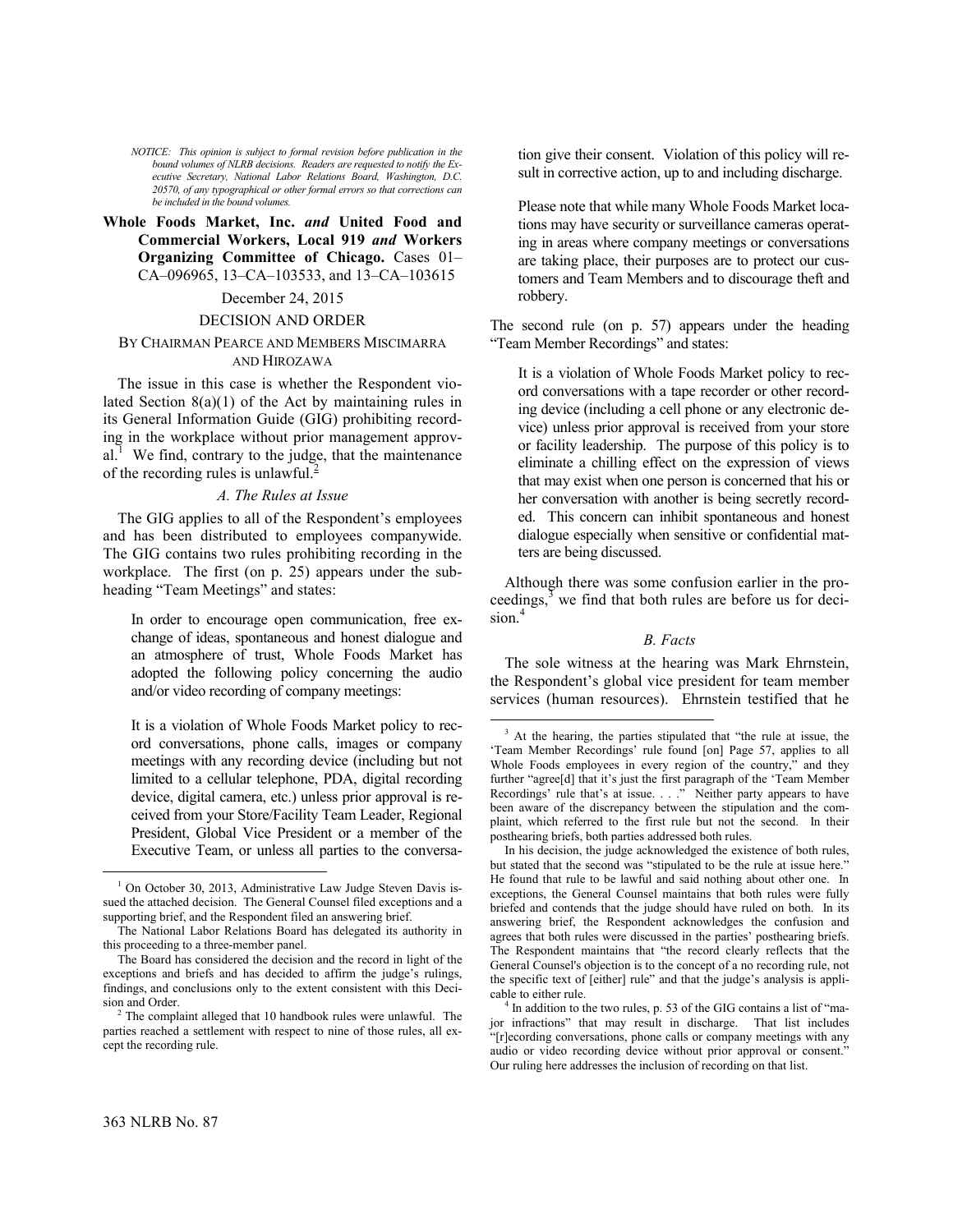drafted the GIG, which has been in effect since at least 2001. It applies to all areas of every store, including the parking lot and the area in front of the store, and applies to both employees and managers. The rule applies to any electronic device that may be used to record images or conversations. Ehrnstein testified that an employee on worktime is precluded from recording a conversation without prior management approval, regardless of whether the employee is engaged in protected concerted activity.

Ehrnstein testified that an essential part of the Respondent's "core values" and "culture" is that employees have a voice and are free to "speak up and speak out" on many issues, work-related or not. The Respondent, Ehrnstein testified, has an open-door policy that encourages employee input into their work lives, and the workers "feel very comfortable" in voicing their opinions. The Respondent holds a variety of meetings at which employees have an opportunity to express their views and opinions on various topics. For example, a "town hall" meeting is held at least once per year at which regional management leadership visit each store and meet with the employees without store management present. At these meetings, an "open forum" is held to discuss work issues. Store management is later advised of the general nature of the employees' comments "in the aggregate," but the identities of the employees who spoke are not disclosed. Ehrnstein testified that the recording of these meetings would "chill the dynamic" because workers would be reluctant to voice their opinions about store management.

The Respondent periodically holds "store meetings" at which employees speak about a variety of issues. "Team meetings" are also held, at which the employees within various departments discuss areas of mutual interest with team leadership. In addition, at some team meetings, the participants vote on whether to add a new employee to the team. Ehrnstein testified that it is important that criticisms voiced at those meetings not be identified as coming from particular employees, in order to avoid disruption in team harmony.

<span id="page-1-1"></span><span id="page-1-0"></span>Ehrnstein also testified that the Respondent's internal appeal process for employment termination decisions would be adversely affected without a no-recording policy. When team members are terminated, they can request a review of the decision by a five-member panel of their "peers." The panel meets and reviews documents submitted by the team member, discusses the discipline, and votes on whether to uphold or overturn the termination. Ehrnstein testified that allowing recording would have a detrimental effect on panel deliberations.

The Respondent also holds meetings at which employee requests for assistance from the Respondent's Team Member Emergency Fund are discussed. Those matters are often confidential, involving financial need, family death, illness, or personal crisis. Ehrnstein stated that "open dialogue is critical to the process."

## *C. Discussion*

## 1. Applicable principles

A rule violates Section  $8(a)(1)$  if it would reasonably tend to chill employees in the exercise of their Section 7 rights*.* [5](#page-1-0) If the rule explicitly restricts activities protected by Section 7, it is unlawful.<sup>[6](#page-1-1)</sup> If it does not, there is no violation unless: "(1) employees would reasonably construe the language to prohibit Section 7 activity; [or] (2) the rule was promulgated in response to union activity; or (3) the rule has been applied to restrict the exercise of Section 7 rights*." Lutheran Heritage Village–Livonia*, supra, 343 NLRB at 647; *Triple Play Sports Bar & Grille*, 361 NLRB No. 31, slip. op. at 6 (2014), enfd. Fed.Appx. (2d Cir. 2015). In analyzing work rules, the Board "refrain[s] from reading particular phrases in isolation, and . . . must not presume improper interference with employee rights." 343 NLRB at 646. Any ambiguity in a rule must be construed against the promulgator of the rule, here, the Respondent. See *Lafayette Park Hotel*, supra, 326 NLRB at 828; *Norris/O'Bannon*, 307 NLRB 1236, 1245 (1992). An employer rule is unlawfully overbroad "when employees would reasonably interpret it to encompass protected activities." *Triple Play Sports Bar*, supra, 361 NLRB No. 31, slip op. at 7.

## 2. The judge's decision

Applying the foregoing principles*,* the judge found that the no-recording rule did not explicitly restrict Section 7 activity because it "does not prohibit employees from engaging in protected, concerted activities, or speaking about them," and because "[m]aking recordings in the workplace is not a protected right." Noting that the General Counsel did not allege that the Respondent had promulgated the rule in response to union activity or that the Respondent had applied it to restrict the exercise of employees' Section 7 rights, the judge further found that the rule "cannot reasonably be read as encompassing Section 7 activity." In so finding, the judge relied in part on the rule's own explanation of its purpose, the elimination of a chilling effect on the expression of views. Ac-

 $\overline{a}$ 

<sup>5</sup> *Lafayette Park Hotel,* 326 NLRB 824, 825 (1998), enfd. 203 F.3d 52 (D.C. Cir. 1999).

<sup>6</sup> *Lutheran Heritage Village–Livonia*, 343 NLRB 646 (2004).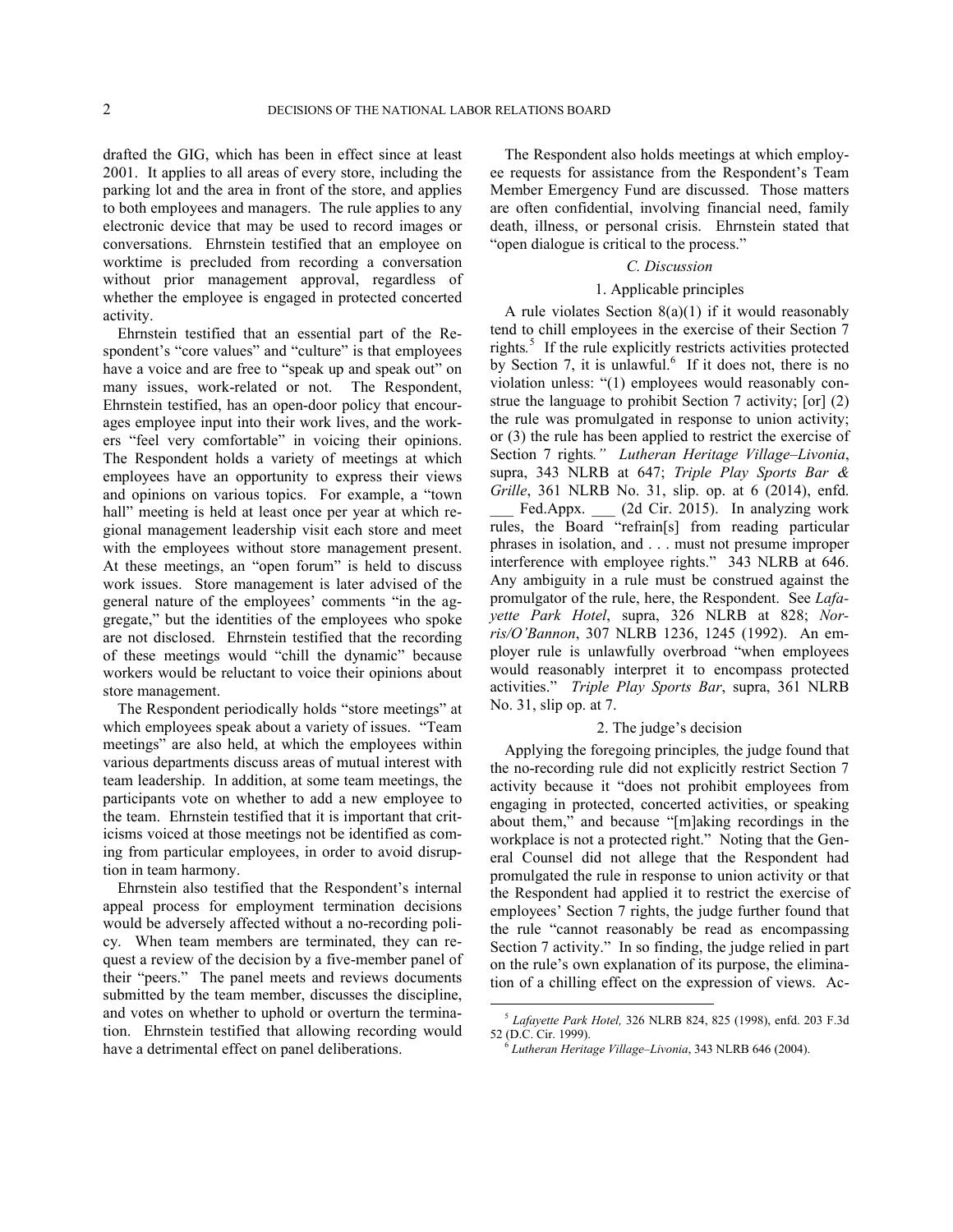$\overline{a}$ 

cordingly, the judge concluded that the maintenance of the rule did not violate Section 8(a)(1).

## 3. General Counsel's exceptions

The General Counsel asserts that recording conversations in the workplace is a protected right, and he points out that it is uncontested that the Respondent would apply and enforce the rules at issue in circumstances where employees are engaged in Section 7 activity. Accordingly, the General Counsel argues, employees would reasonably interpret the rules to prohibit their use of cameras or recording devices in the workplace for employees' mutual aid and protection, "such as photographing picketing, or recording evidence to be presented in administrative or judicial forums in employment related matters."

## 4. Analysis

<span id="page-2-1"></span>The rules at issue here prohibit the recording of conversations, phone calls, images or company meetings with a camera or recording device without prior approval by management. We find, contrary to the judge and our dissenting colleague, that these rules would reasonably be construed by employees to prohibit Section 7 activity.

Photography and audio or video recording in the workplace, as well as the posting of photographs and recordings on social media, are protected by Section 7 if employees are acting in concert for their mutual aid and protection and no overriding employer interest is present. *Rio All-Suites Hotel & Casino*, 362 NLRB No. 190, slip op. at 4 (2015). Such protected conduct may include, for example, recording images of protected picketing, documenting unsafe workplace equipment or hazardous working conditions, documenting and publicizing discussions about terms and conditions of employment, documenting inconsistent application of employer rules, or recording evidence to preserve it for later use in administrative or judicial forums in employment-related actions. Id.<sup>[7](#page-2-0)</sup>

<span id="page-2-2"></span>1

Moreover, our case law is replete with examples where photography or recording, often covert, was an essential element in vindicating the underlying Section 7 right.<sup>[8](#page-2-1)</sup> Our case law, therefore, supports the proposition that photography and audio and video recording at the work-place are protected under certain circumstances.<sup>[9](#page-2-2)</sup>

*Long & Hagerty*, 303 NLRB 1007, 1013 (1991) (refusal to rehire employee in part because he engaged in the protected concerted activity of carrying a tape recorder in connection with a Department of Labor investigation into union election irregularities violated Sec. 8(a)(1), enfd. 976 F.2d 743 (11th Cir. 1992)). Cf. *Gallup Inc*., 334 NLRB 366 (2001) (promulgation of a rule prohibiting tape recording was unlawful where it was enacted by the employer in response to union organizing efforts), enfd. mem. 62 Fed.Appx. 557 (5th Cir. 2003).

8 See, e.g., *Times-Herald Record*, 334 NLRB 350, 354 (2001) (surreptitious audio recording of meeting at which employer unlawfully threatened employees admissible in Board proceeding), enfd. 27 Fed.Appx. 64 (2d Cir. 2001); *Painting Co*., 330 NLRB 1000, 1003 (2000) (covert recording supported allegation that employer unlawfully threatened to close the company), enfd. 298 F.3d 492 (6th Cir. 2002); *Arrow Flint Electric Co*., 321 NLRB 1208, 1219 (1996) (surreptitious recording was admitted in support of unlawful closure threat and discharge allegations); *Wellstream Corp.*, 313 NLRB 698, 711 (1994) (surreptitious recording admissible in support of allegations that employer unlawfully solicited grievances and threatened employee); *McAllister Bros.,* 278 NLRB 601 fn. 2, 605 fn. 3 (1986) (recording of meeting admitted to show that employer unlawfully engaged in direct dealing), enfd. [819 F.2d 439 \(4th Cir. 1987\)](https://web2.westlaw.com/find/default.wl?mt=49&db=350&tc=-1&rp=%2ffind%2fdefault.wl&findtype=Y&ordoc=2001554573&serialnum=1987064058&vr=2.0&fn=_top&sv=Split&tf=-1&pbc=2F20F37E&rs=WLW15.01); *[Algreco Sportswear Co.,](https://web2.westlaw.com/find/default.wl?mt=49&db=0001417&tc=-1&rp=%2ffind%2fdefault.wl&findtype=Y&ordoc=2001554573&serialnum=1984020515&vr=2.0&fn=_top&sv=Split&tf=-1&referencepositiontype=S&pbc=2F20F37E&referenceposition=505&rs=WLW15.01)* [271 NLRB 499, 505 \(1984\)](https://web2.westlaw.com/find/default.wl?mt=49&db=0001417&tc=-1&rp=%2ffind%2fdefault.wl&findtype=Y&ordoc=2001554573&serialnum=1984020515&vr=2.0&fn=_top&sv=Split&tf=-1&referencepositiontype=S&pbc=2F20F37E&referenceposition=505&rs=WLW15.01) (surreptitious recording admitted to support allegations of unlawful threats); *East Belden Corp.,* 239 NLRB 776, 782 (1978) (surreptitious recording of a meeting admitted to show that employer unlawfully told employees that it did not intend to sign a contract with the union), enfd. [634 F.2d 635 \(9th Cir. 1980\).](https://web2.westlaw.com/find/default.wl?mt=49&db=350&tc=-1&rp=%2ffind%2fdefault.wl&findtype=Y&ordoc=2001554573&serialnum=1980229281&vr=2.0&fn=_top&sv=Split&tf=-1&pbc=2F20F37E&rs=WLW15.01) See also *California Acrylic Industries, Inc*., 322 NLRB 41 (1996) (photographs taken by union organizer supported allegation that employer conducted unlawful surveillance of the union agents' contacts with employees during their lunch period), enfd. in relevant part 150 F.3d 1095 (9th Cir. 1998).

<sup>9</sup> In stating that "[w]hether a particular act of recording is protected by Section 7 turns on the specific facts of each case," the dissent acknowledges that recording in the workplace constitutes protected activity under certain circumstances. Indeed, as the dissent acknowledges, any act of recording by a single employee that forms part of, or is undertaken in furtherance of, a course of group action constitutes concerted activity within the meaning of Sec. 7. Even in the absence of group action, activity by one individual is deemed concerted if undertaken in an effort to enforce the provisions of a collective-bargaining agreement or in order to initiate or induce group action. *Meyers Industries II*, 281 NLRB 882, 884, 887 (1986), affd. sub nom. *Prill v. NLRB*, 835 F.2d 1481 (D.C. Cir. 1987), cert. denied 487 U.S. 1205 (1988). See *NLRB v. City Disposal Systems*, 465 U.S. 822 (1984). While the dissent seeks to portray such concerted recording activity as "unlikely" —including by using a uniquely broad definition of "solitary" and presenting several examples as the complete universe of such activity —individual acts of recording have often been deemed concerted protected activity, as illustrated in cases like *Hawaii Tribune-Herald* and other decisions cited above in footnote 7. In any event, we are not making any findings as to whether particular recordings are concerted, let alone finding that recording necessarily constitutes concerted activity. Nor are we holding that all rules regulating recording are invalid. Rather, we find only that recording may, under certain circumstances, constitute protected concerted activity under Sec. 7 and that rules that

<span id="page-2-0"></span> $\frac{7}{7}$  Thus, contrary to the dissent, we would not characterize recording or photography as a solitary, nonconcerted act encompassing a "limited scope of protected activity." Rather, our case law illustrates a wide array of protected uses for such devices. See *White Oak Manor*, 353 NLRB 795, 795 fn. 2 (2009), reaffirmed and incorporated by reference at 355 NLRB 1280 (2010) (employee's photographing of another employee did not cause her to lose the protection of the Act where the photography was part of the res gestae of a concerted effort to induce group action concerning the enforcement of a dress code), enfd. 452 Fed.Appx. 374 (4th Cir. 2011). See also *Hawaii Tribune-Herald*, 356 NLRB No. 63 (2011) (employer unlawfully terminated employee for secretly recording a meeting with his supervisor where employer did not previously have a policy in place that prohibited such activity), enfd. 677 F.3d 1241 (D.C. Cir. 2012); *Opryland Hotel*, 323 NLRB 723, 723 fn. 3 (1997) (in the absence of a rule, practice, or prohibition of the use of tape recorders, such use does not constitute misconduct sufficient to defeat reinstatement after an unlawful discharge); *Sullivan,*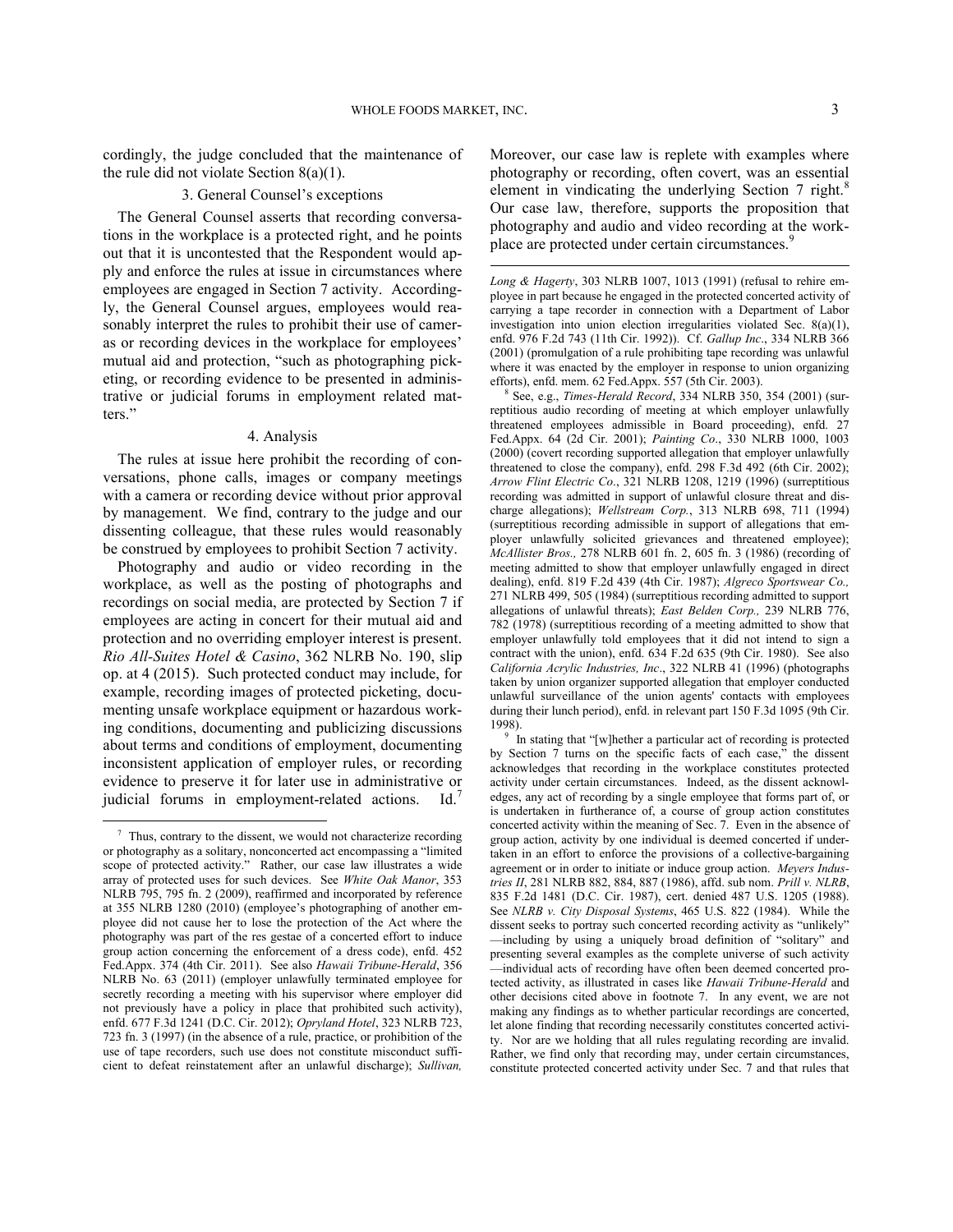$\overline{a}$ 

 $\overline{a}$ 

The rules at issue here unqualifiedly prohibit all workplace recording. Although the dissent claims that employees would reasonably interpret the rules to protect, not prohibit, Section 7 activity, the rules themselves do not differentiate between recordings protected by Section 7 and those that are unprotected. That the rule contains language setting forth an intention to promote open communication and dialogue does not cure the rule of its overbreadth. The Respondent's witness testified that the rules apply "regardless of the activity that the employee is engaged in, whether protected concerted activity or not." Thus, the Respondent has effectively admitted that the rules cover all recording, even that which is part of the res gestae of protected concerted activity. In light of the broad and unqualified language of the rules and the Respondent's admission as to their scope, we find that employees would reasonably read the rules as prohibiting recording activity that would be protected by Section 7. See *Rio All-Suites Hotel & Casino*, 362 NLRB No. 190, slip op. at 5 (finding recording rules unlawful because employees "would reasonably interpret these rules to infringe on their protected concerted activity."). $^{10}$  $^{10}$  $^{10}$  Ac-

<span id="page-3-0"></span><sup>10</sup> The Respondent contends that the rules are not unlawful because they are limited to recording that takes place on working time, and do not apply when the employee is not at work, or is on nonwork time such as break time. We reject this argument. The rules do not differentiate between recording on working and nonworking time.

<span id="page-3-3"></span><span id="page-3-2"></span>We also find that the rules are unlawful because they require employees to obtain the employer's permission before engaging in recording activity on nonwork time. The Board has stated that any rule that requires employees to secure permission from their employer as a precondition to engaging in protected concerted activity on an employee's free time and in nonwork areas is unlawful. See *Brunswick Corp*., 282 NLRB 794, 795 (1987) (rule found unlawful that required employees to obtain the employer's permission before engaging in union solicitation in work areas during nonworking time and required the employer's authorization in order to solicit in the lunchroom and lounge areas during breaks and lunch periods); *American Cast Iron Pipe Co.*, 234

cordingly, we find that the rules would reasonably chill employees in the exercise of their Section 7 rights.<sup>1</sup>

The Respondent and the dissent rely on *Flagstaff Medical Center*, 357 NLRB No. 65 (2011), enfd. in relevant part 715 F.3d 928 (D.C. Cir. 2013), in which a Board majority found that an employer policy that prohibited the use of cameras for recording images in a hospital setting did not violate the Act.<sup>[12](#page-3-2)</sup> The *Flagstaff* majority found that in light of the weighty patient privacy interests and the employer's well-understood HIPAA obligation to prevent the wrongful disclosure of individually identifiable health information, employees would reasonably interpret the rule as a legitimate means of protecting those interests, not as a prohibition of protected activity. The Respondent asserts that, similar to *Flagstaff*, its recording rules are in place primarily to preserve privacy interests, including personal and medical information about team members, comments about their performance, details about their discipline, criticism of store leadership, and confidential business strategy and trade secrets. The Respondent and the dissent further argue that the recording rules are lawful because they contain an embedded rationale—the encouragement of open communication that would lead a reasonable employee to understand their lawful purpose. $^{13}$  $^{13}$  $^{13}$ 

<sup>12</sup> The *Flagstaff* policy prohibited the use of electronic equipment, including cameras, during work time, as well as "[t]he use of cameras for recording images of patients and/or hospital equipment, property, or facilities." 357 NLRB No. 65, slip op. 4–5, 25.

<sup>13</sup> The Respondent also argues that nonconsensual recording is unlawful in many of the states in which it operates. The Respondent's rules, however, are not limited to stores in those states; they apply companywide. Moreover, the Respondent's rules do not refer to those laws and do not specify that the recording restrictions are limited to recording that does not comply with State law.

would reasonably be read by employees to prohibit protected concerted recording violate the Act.

Similarly beside the point is the dissent's argument that the "Respondent's rules would accommodate this scenario by permitting the recordings if the parties to each recorded conversation gave their consent." Of course, whether employees' recording activity is concerted does not turn on whether they obtained the consent of all parties to the conversation. But again, the ultimate issue presented in this case is whether employees would reasonably read the rules to prohibit Sec. 7 activity. The reference to consent in some (but not all) of the rules prohibiting recording makes it no less likely that employees would view them as covering protected activity.

<span id="page-3-1"></span>The dissent also asserts that the cases we cite in support of our decision implicitly contradict it, because those cases imply that employers may lawfully maintain rules or policies regulating recording. But we do not hold that an employer is prohibited from maintaining any rules regulating recording in the workplace. We hold only that those rules must be narrowly drawn, so that employees will reasonably understand that Sec. 7 activity is not being restricted. As explained below, the rules at issue here are impermissibly overbroad.

NLRB 1126, 1131 (1978) (finding unlawful rule requiring employees to obtain permission before distributing union literature in nonwork areas on nonworking time), enfd. 600 F.2d 132 (8th Cir. 1979). See also *Rio All-Suites Hotel & Casino*, supra, 362 NLRB No. 190, slip op. at 4 fn. 10 ("Of course, the fact that these prohibitions are subject to discretionary exemptions by the Respondent does not make them any less unlawful.").

Where reasonable employees are uncertain as to whether a rule restricts activity protected under the Act, that rule can have a chilling effect on employees' willingness to engage in protected activity. Employees, who are dependent on the employer for their livelihood, would reasonably take a cautious approach and refrain from engaging in Sec. 7 activity for fear of running afoul of a rule whose coverage is unclear. See generally *NLRB v. Gissel Packing Co.*, 395 U.S. 575, 617 (1969) ("Any assessment of the precise scope of employer expression, of course, must be made in the context of its labor relations setting. . . . And any balancing of those rights must take into account the economic dependence of the employees on their employers, and the necessary tendency of the former, because of that relationship, to pick up intended implications of the latter that might be more readily dismissed by a more disinterested ear.").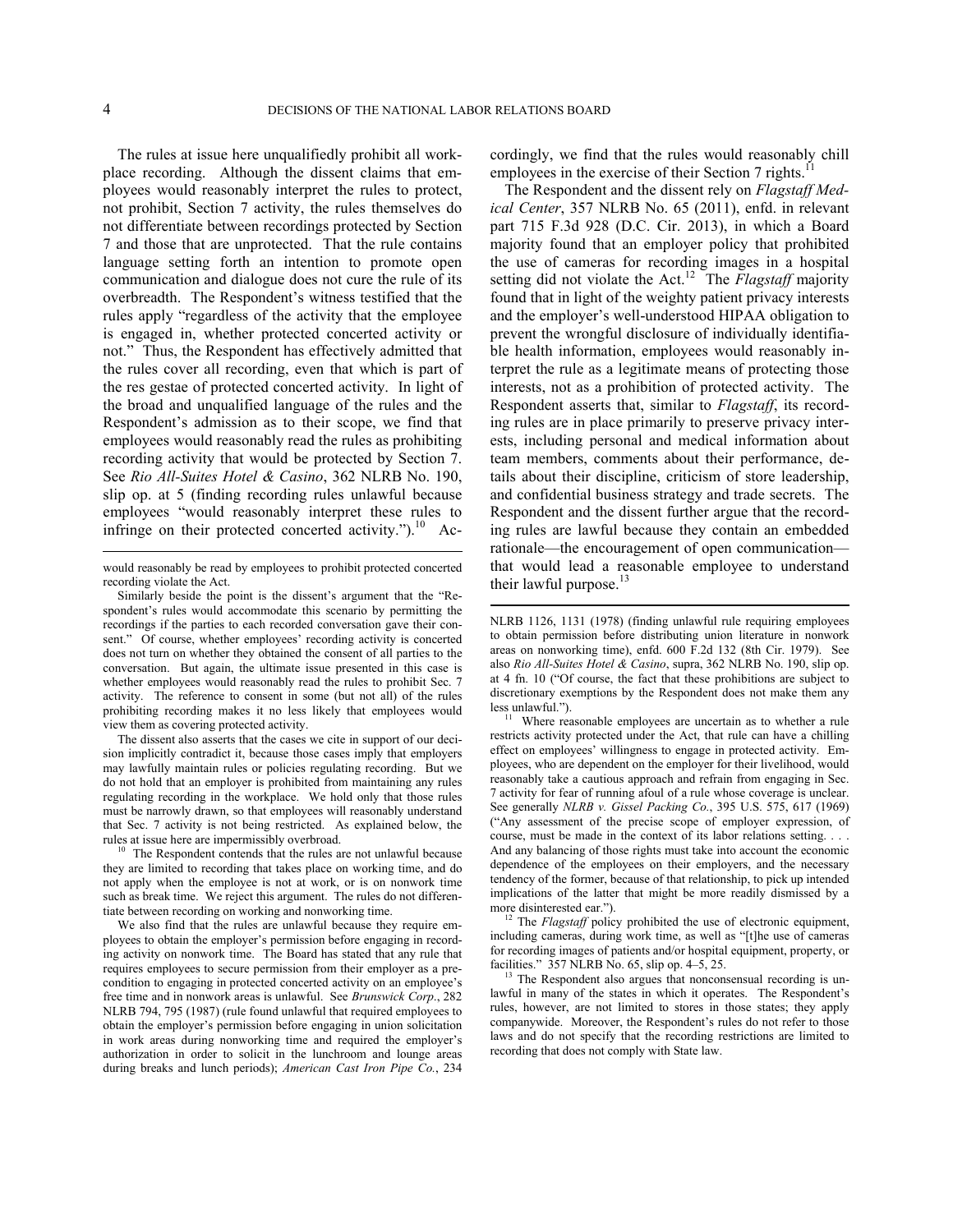*Flagstaff* is plainly distinguishable. The Respondent's business justification is not without merit, but it is based on relatively narrow circumstances, such as annual town hall meetings and termination-appeal peer panels, and is not nearly as pervasive or compelling as the patient privacy interest in *Flagstaff;* it thus fails to justify the rules' unqualified restrictions on Section 7 activity.<sup> $14$ </sup> Accordingly, we find that maintenance of the recording rules at issue in this case would reasonably chill the employees in the exercise of their Section 7 rights.<sup>[15](#page-4-1)</sup> For these reasons, we conclude that the rules are overbroad and violate Section 8(a)(1) of the Act.

## AMENDED CONCLUSIONS OF LAW

1. Substitute the following for the judge's Conclusion of Law 3.

"3. The Respondent violated Section  $8(a)(1)$  of the Act by maintaining rules in its General Information Guide that prohibit recording without prior management approval."

2. Add the following as Conclusion of Law 4.

"4. The unfair labor practice affects commerce within the meaning of Section 2(6) and (7) of the Act."

## **REMEDY**

Having found that the Respondent has engaged in unfair labor practices within the meaning of Section  $8(a)(1)$ of the Act, we shall order the Respondent to rescind the unlawful rules.[16](#page-4-2) Pursuant to *Guardsmark, LLC*, 344 NLRB 809, 812 fn. 8 (2005), enfd. in part 475 F.3d 369 (D.C. Cir. 2007), the Respondent may comply with our order of rescission by rescinding the unlawful provisions and republishing its General Information Guide without the unlawful rules. We recognize, however, as we did in *Guardsmark*, that republishing the handbook could be costly. Accordingly, the Respondent may supply the

<u>.</u>

employees either with inserts to the General Information Guide stating that the unlawful rules have been rescinded, or with a new and lawfully worded rule on adhesive backing that will correct or cover the unlawfully broad rules, until it republishes the handbook without the unlawful provisions. Any copies of the handbook that include the unlawful rules must include the inserts before being distributed to employees. See, e.g., *Triple Play Sports Bar & Grille*, 361 NLRB No. 31, slip. op. at 8.

We shall also order a companywide notice posting because the unlawful rules are in effect at the Respondent's other stores in addition to the stores at issue in this case. "[W]e have consistently held that, where an employer's overbroad rule is maintained as a companywide policy, we will generally order the employer to post an appropriate notice at all of its facilities where the unlawful policy has been or is in effect." *Guardsmark, LLC*, supra, 344 NLRB at 812. See, e.g., *Laurus Technical Institute*, 360 NLRB No. 133, slip op. at 1 fn. 2 (2014). Accordingly, because the rules found unlawful in this case applied at the Respondent's locations companywide, we shall provide for posting of a remedial notice at all of the Respondent's locations where the General Information Guide containing the unlawful rules is in effect.

## ORDER

The National Labor Relations Board orders that the Respondent, Whole Foods Market, Inc., Cheshire, Connecticut and Chicago, Illinois, its officers, agents, successors, and assigns, shall

1. Cease and desist from

(a) Maintaining rules in its General Information Guide that prohibit the recording of conversations, phone calls, images, or company meetings with any recording device without prior management approval.

(b) In any like or related manner interfering with, restraining, or coercing employees in the exercise of the rights guaranteed them by Section 7 of the Act.

2. Take the following affirmative action necessary to effectuate the policies of the Act.

(a) Revise or rescind the recording rules on pages 25 and 57 and the references to recording as a "major infraction" on page 53 of the General Information Guide and advise employees in writing that it has done so and that the unlawful rules will no longer be enforced.

(b) Furnish all current employees with inserts for the current General Information Guide that (1) advise that the unlawful recording rules have been rescinded, or (2) provide the language of a lawful policy; or publish and distribute to all current employees a revised General Information Guide that (1) does not contain the unlawful rules, or (2) provides the language of a lawful policy.

<span id="page-4-0"></span><sup>&</sup>lt;sup>14</sup> The dissent also relies on cases holding that it is unlawful for any party to insist to impasse on recordings of collective-bargaining or grievance meetings. This argument is unpersuasive. Again, we do not disagree with the dissent's assertion that employers may have valid policy reasons for instituting a recording rule. And, as stated above, we do not hold that employers are forbidden from maintaining narrowly drawn restrictions on recording. Thus, we are not, as the dissent suggests, finding the Respondent in violation of the Act "regardless of what it does." Rather, we find the rules at issue here to be unlawful because they would reasonably be read to prohibit all recording, including that which we would find to be protected under the Act.

<span id="page-4-1"></span><sup>15</sup> Chairman Pearce adheres to his dissent in *Flagstaff* and would find the rules at issue here unlawful because they constitute an absolute prohibition on all recordings that employees would reasonably construe to include protected recordings. 357 NLRB slip op. at 13. However, for the reasons set forth above, Chairman Pearce agrees that *Flagstaff* is distinguishable.

<span id="page-4-2"></span><sup>16</sup> Our Order requiring the rescission of the unlawful rules encompasses the reference to recording in the major infraction list on p. 53, in addition to the recording rules on pp. 25 and 57.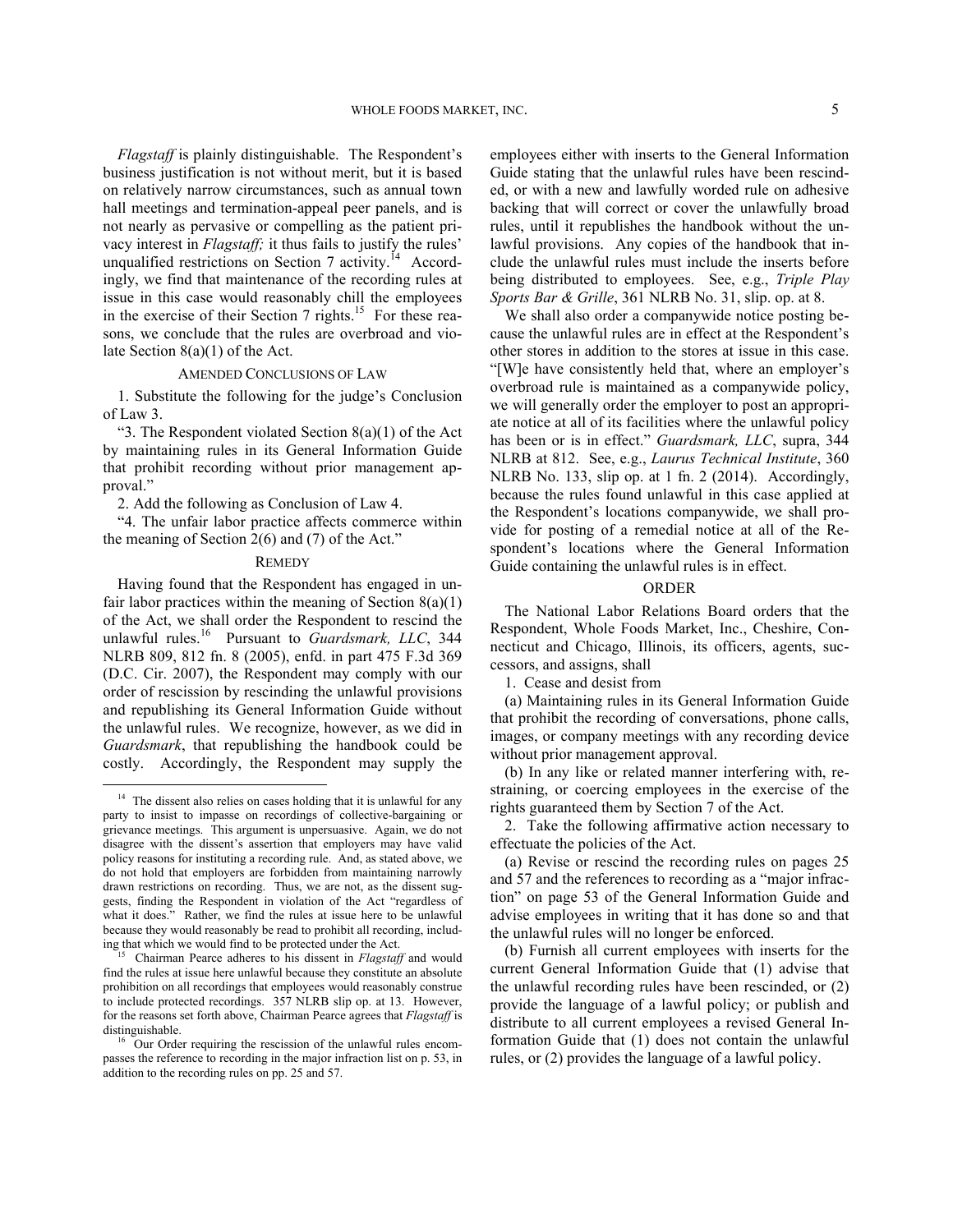(c) Within 14 days after service by the Region, post at its facilities in Cheshire, Connecticut, and Chicago, Illinois, and at all its facilities companywide where its General Information Guide is in effect, copies of the attached notice marked "Appendix."<sup>[17](#page-5-0)</sup> Copies of the notice, on forms provided by the Regional Directors for Regions 1 and 13, after being signed by the Respondent's authorized representative, shall be posted by the Respondent and maintained for 60 consecutive days in conspicuous places, including all places where notices to employees are customarily posted. In addition to physical posting of paper notices, notices shall be distributed electronically, such as by email, posting on an intranet or an internet site and/or other electronic means, if the Respondent customarily communicates with its employees by such means. Reasonable steps shall be taken by the Respondent to ensure that the notices are not altered, defaced, or covered by any other material. If the Respondent has gone out of business or closed the facility involved in these proceedings, the Respondent shall duplicate and mail, at its own expense, a copy of the notice to all current employees and former employees employed by the Respondent at any time since January 23, 2013.

(d) Within 21 days after service by the Regions, file with the Regional Directors for Regions 1 and 13 a sworn certification of a responsible official on a form provided by the Regions attesting to the steps that the Respondent has taken to comply.

Dated, Washington, D.C. December 24, 2015

 $\mathcal{L}_\text{max}$  , and the set of the set of the set of the set of the set of the set of the set of the set of the set of the set of the set of the set of the set of the set of the set of the set of the set of the set of the Mark Gaston Pearce, Chairman \_\_\_\_\_\_\_\_\_\_\_\_\_\_\_\_\_\_\_\_\_\_\_\_\_\_\_\_\_\_\_\_\_\_\_\_\_\_ Kent Y. Hirozawa, Member

## (SEAL) NATIONAL LABOR RELATIONS BOARD

MEMBER MISCIMARRA, dissenting.

1

<span id="page-5-1"></span>My colleagues find that Respondent's no-recording rules unlawfully interfere with, restrain or coerce employees in the exercise of rights protected under Section 7 of the Act. I respectfully disagree because the rules obviously are intended to encourage all communications, *including* communications protected by Section 7.<sup>[1](#page-5-1)</sup>

Two nearly identical rules are at issue here. One provides that employees may not "record conversations, phone calls, images or company meetings with any recording device . . . unless prior approval is received from your Store/Facility Team Leader, Regional President, Global Vice President or a member of the Executive Team, or unless all parties to the conversation give their consent." The other states that employees may not "record conversations with a tape recorder or other recording device . . . unless prior approval is received from your store or facility leadership." Both rules contain an explanation of their purpose—"to *encourage* open communication, free exchange of ideas, spontaneous and honest dialogue and an atmosphere of trust," and "to *eliminate a chilling effect* on the expression of views that may exist when one person is concerned that his or her conversation with another is being secretly recorded. This concern can inhibit spontaneous and honest dialogue especially when sensitive or confidential matters are being discussed" (emphasis added).

Not only are these no-recording rules aimed at *fostering* collective activity and free expression, the same rationale *has been fully embraced by the Board* in a line of cases making it unlawful for any party to insist to impasse on a recording or verbatim transcription of collective-bargaining negotiations or grievance meetings. *Bartlett-Collins Co*., 237 NLRB 770, 773 fn. 9 (1978) ("[M]any experts in the field of labor relations have expressed their opinion that the presence of a reporter during contract negotiations has a tendency to inhibit the free and open discussion necessary for conducting successful collective bargaining."), enfd. 639 F.2d 652 (10th Cir. 1981), cert. denied 452 U.S. 961 (1981); *Pennsylvania Telephone Guild (Bell Telephone)*, 277 NLRB 501, 501–502 (1985) (insisting on recordings in grievance meetings "may have a tendency to inhibit free and open discussions").

Accordingly, I dissent from the majority's finding that Respondent's no-recording rules violate Section 8(a)(1) of the Act. Unlike my colleagues, I would affirm the judge's decision to dismiss the complaint.

 $\overline{a}$ 

<span id="page-5-0"></span><sup>&</sup>lt;sup>17</sup> If this Order is enforced by a judgment of a United States court of appeals, the words in the notice reading "Posted by Order of the National Labor Relations Board" shall read "Posted Pursuant to a Judgment of the United States Court of Appeals Enforcing an Order of the National Labor Relations Board."

<sup>&</sup>lt;sup>1</sup> Sec. 7 of the National Labor Relations Act (NLRA or Act) gives employees "the right to self-organization, to form, join, or assist labor organizations, to bargain collectively through representatives of their own choosing, and to engage in other concerted activities for the purpose of collective bargaining or other mutual aid or protection," and it also gives employees "the right to refrain from any or all of such activities," subject to an exception, not at issue here, relating to unionsecurity agreements.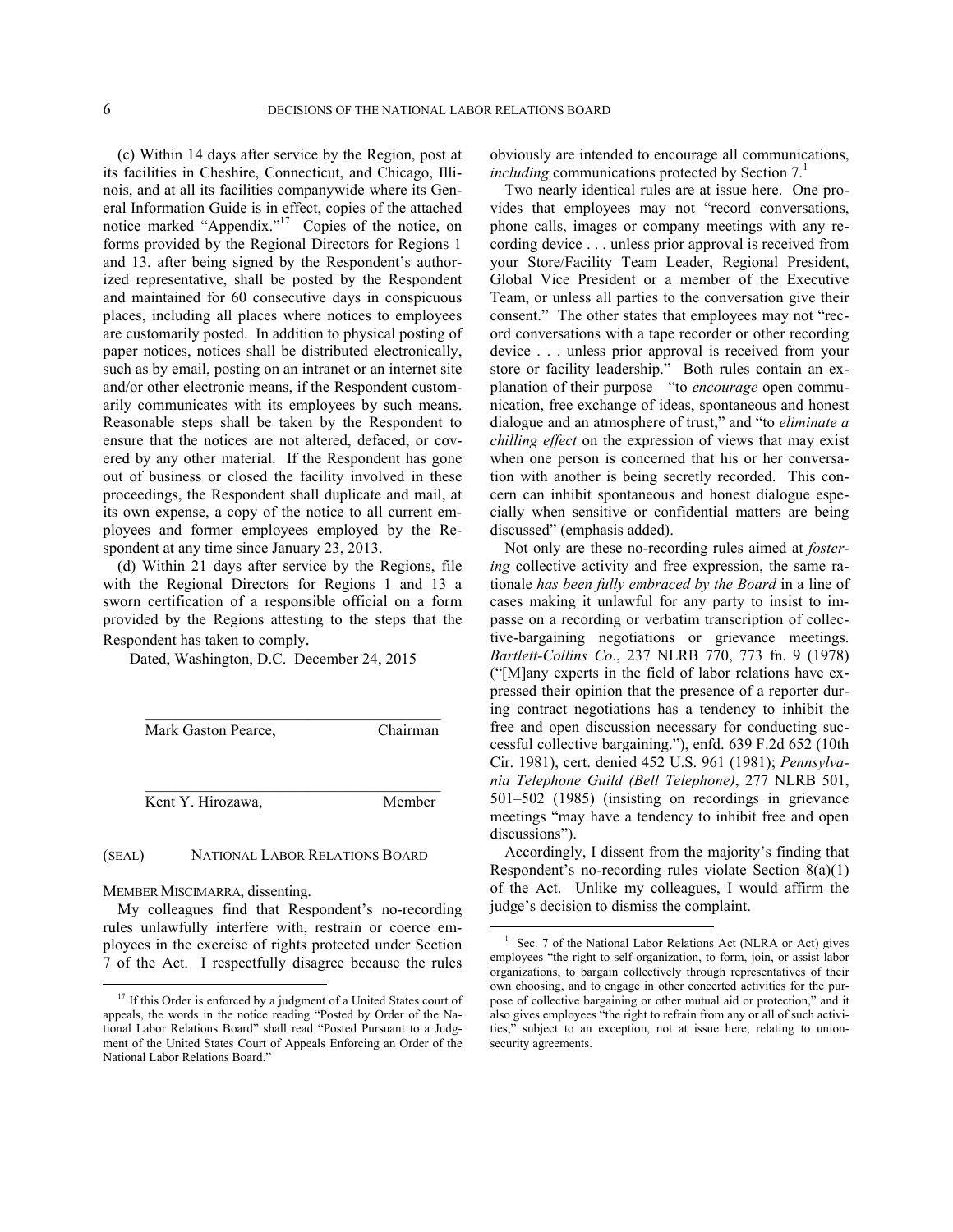$\overline{a}$ 

## Discussion

The sole question presented here is whether Respondent's no-recording rules "reasonably tend[] to chill em-ployees in the exercise of their Section 7 rights."<sup>[2](#page-6-0)</sup> I believe they do not. The judge found, and it is undisputed, that the rules do not expressly restrict Section 7 activity, were not promulgated in response to Section 7 activity, and have not been applied to restrict the exercise of Sec-tion 7 rights.<sup>[3](#page-6-1)</sup> And I agree with the judge that employees would not reasonably interpret the rules to prohibit Sec-tion 7 activity.<sup>[4](#page-6-2)</sup>

To the contrary, as noted above, I believe employees would reasonably read the rules to *safeguard* their right to engage in union-related and other protected conversations. The rules themselves state their purpose: "to encourage open communication, free exchange of ideas, spontaneous and honest dialogue and an atmosphere of trust" and "to eliminate a chilling effect on the expression of views . . . especially when sensitive or confidential matters are being discussed." The rules are no less solicitous of open, free, spontaneous and honest conversations about union representation or group action for the purpose of mutual aid or protection than of other subjects of conversation. And if employees want to record a conversation, they may do so upon mutual consent.

<span id="page-6-3"></span>I believe it strains credulity to find that an employee could reasonably interpret the no-recording rules to prohibit Section 7 activity. But even if such an interpretation *might* occur, this is not sufficient to establish a violation under *Lutheran Heritage Village*. Rather, the Board stated in *Lutheran Heritage Village* that where a work-

<span id="page-6-4"></span>1

place rule does not refer to Section 7 activity, the Board "[would] not conclude that a reasonable employee would read the rule to apply to such activity simply because the rule *could* be interpreted that way." 343 NLRB at 647 (emphasis in original).<sup>[5](#page-6-3)</sup> In my view, a reasonable employee would understand that the Respondent's purpose in maintaining these rules is to promote open, free, spontaneous and honest dialogue—including dialogue protected by Section 7—*not* to prohibit Section 7 activity.

This conclusion is strengthened by a consideration of the Respondent's legitimate and substantial reasons for maintaining these rules, a consideration that our precedent instructs us to factor into the determination of how employees would reasonably interpret a disputed rule.<sup>[6](#page-6-4)</sup> According to Mark Ehrnstein, the Respondent's global vice president for team member services, those reasons are embedded in the Respondent's culture, one in which employees are encouraged to "speak up and speak out" and in which they participate to a remarkable degree in discussions concerning sensitive or confidential matters.

<span id="page-6-0"></span><sup>2</sup> *Lafayette Park Hotel*, 326 NLRB 824, 825 (1998), enfd. 203 F.3d 52 (D.C. Cir. 1999).

<span id="page-6-1"></span><sup>3</sup> Cf. *Hawaii Tribune-Herald*, 356 NLRB No. 63, slip op. at 1 (2011) (finding rule prohibiting employees from making secret audio recordings of conversations unlawful because rule was promulgated in response to protected activity), enfd. 677 F.3d 1241 (D.C. Cir. 2012); *Gallup, Inc.*, 334 NLRB 366, 366 (2001) (finding rule prohibiting audio or videotaping at work unlawful because it was promulgated immediately after the employer discovered the union's organizing efforts), enfd. mem. 62 Fed.Appx. 557 (5th Cir. 2003).

<span id="page-6-2"></span><sup>4</sup> See *Lutheran Heritage Village-Livonia*, 343 NLRB 646, 646-647 (2004). I have previously expressed my disagreement with the first prong of the *Lutheran Heritage* standard, under which a workplace rule is deemed unlawful where the rule was neither promulgated in response to nor applied to restrict Sec. 7 activity, if "employees would reasonably construe the language [of the rule] to prohibit Section 7 activity," without regard to an employer's legitimate reasons unrelated to the NLRA for maintaining the rule. See, e.g., *Lily Transportation Corp.*, 362 NLRB No. 54, slip op. at 1 fn. 3 (2015); *Conagra Foods, Inc.*, 361 NLRB No. 113, slip op. at 8 fn. 2 (2014); *Triple Play Sports Bar & Grille*, 361 NLRB No. 31, slip op. at 10 fn. 3 (2014), enfd. mem. sub nom. *Three D, LLC v. NLRB*, No. 14–3284, 2015 WL 6161477 (2d Cir. Oct. 21, 2015). I would reexamine the *Lutheran Heritage* standard in an appropriate future case. I agree with the judge, however, that the rules at issue here are lawful under the *Lutheran Heritage* standard.

<sup>&</sup>lt;sup>5</sup> Despite the Board's clear rejection of the view that a rule is unlawful where it is merely possible that employees *could* read the rule to restrict Sec. 7 activity, my colleagues' recitation of applicable law includes the statement that "[a]ny ambiguity in a rule must be construed against the promulgator of the rule." The word *ambiguous* means "capable of being understood in two or more possible senses or ways." [http://www.merriam-webster.com/dictionary/ambiguous.](http://www.merriam-webster.com/dictionary/ambiguous) Thus, a rule is ambiguous if it *could* be read to prohibit Sec. 7 activity, among other possible interpretations, regardless whether employees reasonably *would* read it that way. Under *Lutheran Heritage Village*, however, mere ambiguity is not enough to deem a rule unlawful.

<sup>6</sup> See *Flagstaff Medical Center*, 357 NLRB No. 65, slip op. at 5 (2011), petition for review granted in part and denied in part 715 F.3d 928 (D.C. Cir. 2013). In *Flagstaff Medical Center*, the Board found lawful a rule prohibiting taking photographs of patients or hospital property. In so finding, the Board emphasized the "weighty" privacy interests of the hospital's patients and the hospital's "significant interest in preventing the wrongful disclosure of individually identifiable health information, including by unauthorized photography." 357 NLRB No. 65, slip op. at 5. Taking those interests into consideration, the Board found that "[e]mployees would reasonably interpret FMC's rule as a legitimate means of protecting the privacy of patients and their hospital surroundings, not as a prohibition of protected activity." Id. My colleagues cite *Rio All-Suites Hotel & Casino*, 362 NLRB No. 190 (2015), where a panel majority struck down rules banning the use of cameras, camera phones, audio visual recording equipment and other recording devices. There, the majority relied on the fact that the employer did not expressly "tie[] [the rules] to any particularized interest, such as the privacy of its patrons." Id., slip op. at 4. Here, by contrast, the Respondent did expressly tie the rules at issue here to stated legitimate interests. I did not participate in *Rio All-Suites Hotel & Casino*, but I agree with former Member Johnson that reasonable employees in that case would have understood the obvious reasons for the Hotel and Casino's camera-related rules without having them spelled out in express terms and would have "reasonably interpret[ed] [the rules] as a legitimate means of safeguarding guest privacy and the integrity of the Respondent's gaming operations, not as prohibitions of protected activity." 362 NLRB No. 190, slip op. at 5 fn. 12.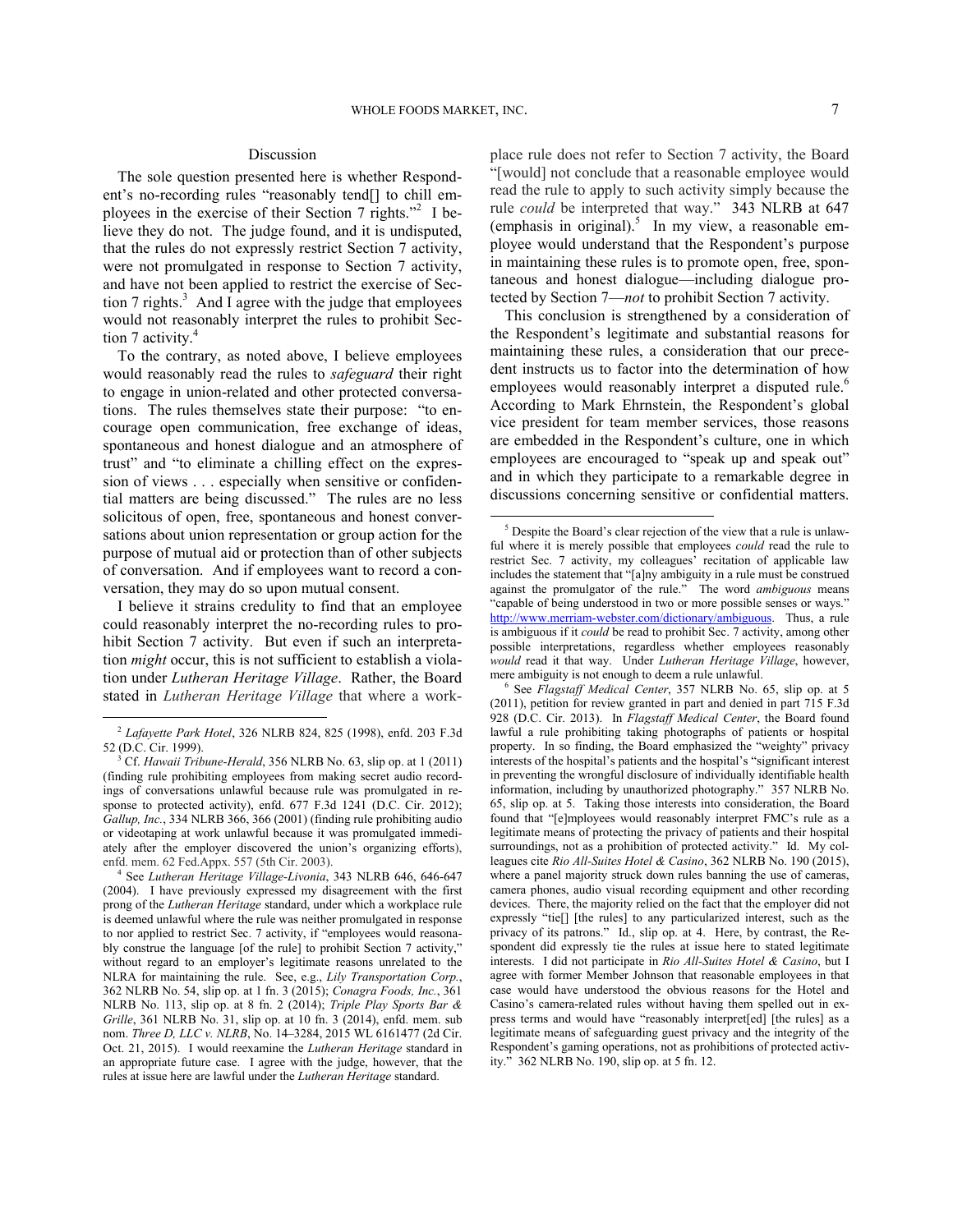1

 $\overline{a}$ 

For example, employees meet to discuss requests for assistance from the Respondent's team member emergency fund. Such requests often involve private matters, such as a family member's illness or death or a personal crisis of the requesting employee. At "team meetings," employees may air criticisms of another employee preliminary to voting whether to add him or her to the team. Employees would most likely refrain from stating their views candidly if they were being recorded. At "store meetings," confidential matters are discussed, including real estate strategies, price competitiveness, competition with new stores, and sales information. At "town hall" meetings, regional managers visiting a Whole Foods store meet with employees outside the presence of the store's managers to "get[] the pulse of the store." Ehrnstein testified that at some town hall meetings he has attended, employees spoke critically of store management. The judge found, and I agree, that "regional management leadership has an important interest in hearing from employees any difficulty they had with store management," and that employees "would certainly be inhibited if [they] believed that their remarks were recorded" at meetings where "candor and forthrightness in employee opinion was essential." At still other meetings, fivemember "peer" panels convene to review employment termination decisions. The panel members review relevant documents, deliberate, and vote to uphold or overturn the discharge. The importance of protecting the confidentiality of what is said and done at such meetings cannot be overstated. Thus, based on their own experience of the Respondent's participatory culture, employees would understand that the purpose of the rules stated in the rules themselves—"to encourage open communication, free exchange of ideas, spontaneous and honest dialogue and an atmosphere of trust" and "to eliminate a chilling effect on the expression of views . . . especially when sensitive or confidential matters are being discussed"—is indeed their *real* purpose, and they would reasonably interpret the rules as a legitimate means of serving that purpose, not as a prohibition of Section 7 activity. See *Flagstaff Medical Center*, supra.[7](#page-7-0)

<span id="page-7-2"></span><span id="page-7-1"></span>The Board can hardly disagree with the reasons that prompted the Respondent to adopt its no-recording rules. As noted above, precisely the same reasons have prompted the Board to apply a similar restriction against

recordings and verbatim transcriptions in cases involving collective-bargaining negotiations and grievance meetings. The Board has held it is unlawful for any party to insist to impasse on recordings or verbatim transcripts of collective bargaining or grievance meetings, specifically because the use of recordings or transcripts would cause "adverse effects on the bargaining process." *Pennsylvania Telephone Guild (Bell Telephone)*, 277 NLRB at 501–502; see also *Bartlett-Collins Co*., 237 NLRB at 773 fn.  $9.8$  $9.8$ 

As I have said previously, it is not reasonable to "find a party in violation of the Act regardless of what it does." *Arc Bridges*, 362 NLRB No. 56, slip op. at 6–7 (2015) (Member Miscimarra, dissenting). The rationale underlying *Pennsylvania Telephone Guild* and *Bartlett-Collins* suggests the Respondent might have engaged in unlawful interference with protected concerted activity if it *required* recordings or transcripts of all conversations, phone calls or company meetings. Yet, even though Respondent's no-recording rules have the salutary purpose of encouraging free expression, my colleagues find that the Respondent, by prohibiting recordings, likewise engages in unlawful interference with protected concerted activity.

That employees would not reasonably read the rules to prohibit Section 7 activity is all the more apparent when one considers the limited scope of protected activity potentially covered by the rules. Whether a particular act of recording is protected by Section 7 turns on the specific facts of each case, and making visual and/or audio re-cordings is often a solitary activity, not a concerted one.<sup>[9](#page-7-2)</sup>

<span id="page-7-0"></span><sup>7</sup> My colleagues distinguish *Flagstaff Medical Center* on the basis that the Respondent's business justification for the rules at issue here is "not nearly as pervasive or compelling as the patient privacy interest in *Flagstaff*." However, saying as much does not explain why the Respondent's employees would reasonably interpret as *prohibiting* Section 7 activity rules that clearly explain their express purpose of *encouraging* freedom of expression.

<sup>8</sup> Board precedent also holds that recordings of conversations that are part of negotiations and made without notice to a party to the conversation are excluded from evidence in Board proceedings. *Carpenter Sprinkler Corp.*, 238 NLRB 974, 975 (1978), enfd. in relevant part 605 F.2d 60 (2d Cir. 1979). In adopting this rule, the Board relied on the very same reason the Respondent relies on here, stating that it was "convinced that a rule permitting the introduction into evidence of surreptitiously prepared tape recordings of negotiations *would inhibit severely the willingness of parties to express themselves freely* and would seriously impair the smooth functioning of the collectivebargaining process." Id. (emphasis added).

By "solitary" recording activity, I mean an individual's recording activity that is unconnected to group action. Such a recording, under well-established principles, would not involve "concerted" activity, which means making the recording—or prohibiting it—would not implicate the Act's requirements. It is true that, in some circumstances, the action of a single individual employee may constitute "concerted activity," but the individual action is "concerted" only if it is linked to group action in some way. For example, when an individual employee asserts a right grounded in a collective-bargaining agreement, his or her conduct is deemed concerted on the basis that it is an extension of the concerted action that produced the agreement. See *NLRB v. City Disposal Systems Inc.*, 465 U.S. 822 (1984). No right grounded in a collective-bargaining agreement could be asserted through the making of a recording here; the Respondent's employees are not represented by a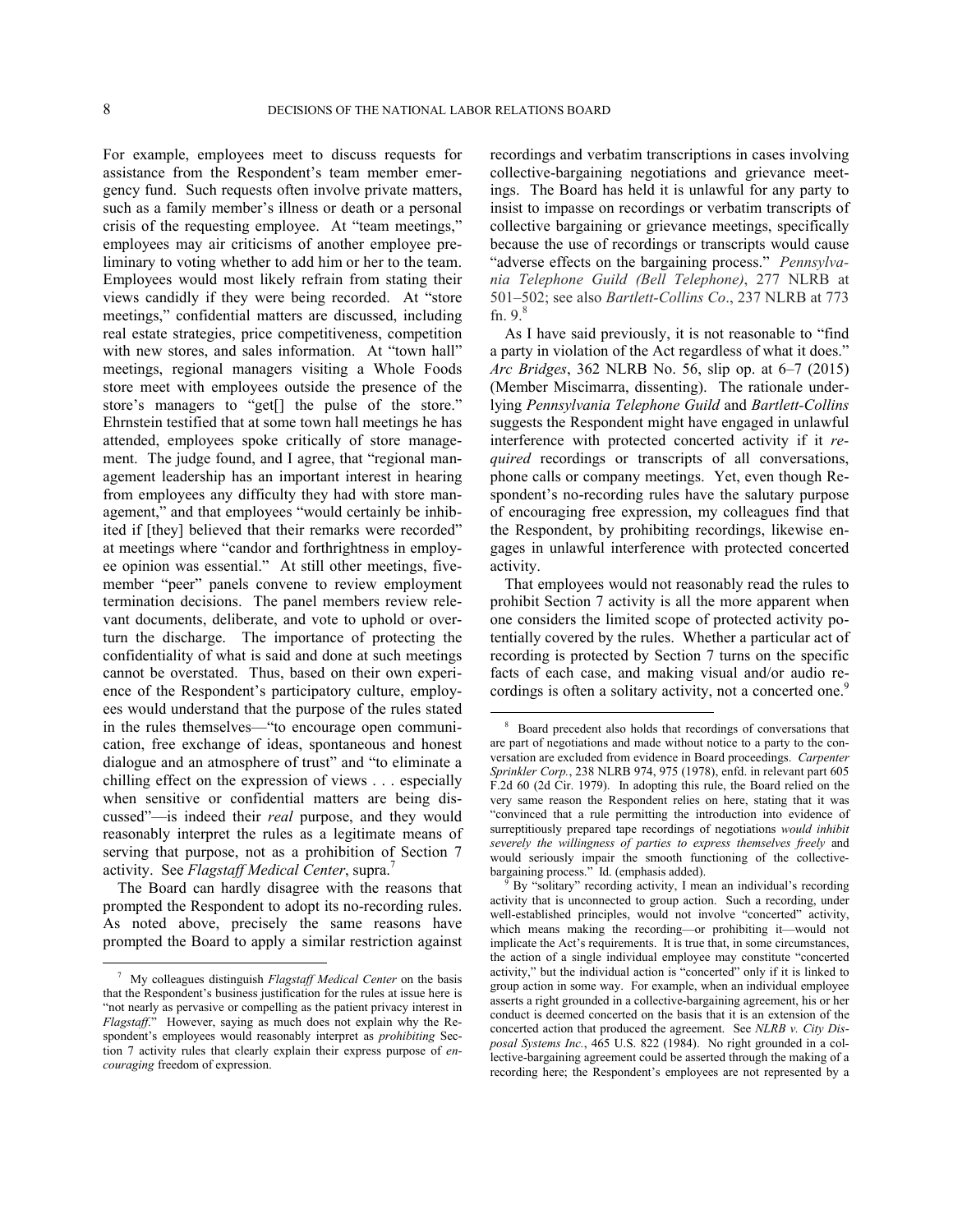And within the subset of recordings made by two or more employees (or by one employee as a part of or in furtherance of some group action), only those made for the purpose of mutual aid or protection—as opposed, for example, to the purpose of posting the recording on social media to entertain one's Facebook "friends"—would come within the protection of the Act. $^{10}$  $^{10}$  $^{10}$ 

Most of the cases my colleagues cite in support of their decision not only do not support it, they implicitly con-tradict it.<sup>[11](#page-8-1)</sup> And in *Flagstaff Medical Center*, supra, 357

 $\overline{a}$ 

<span id="page-8-0"></span>Note that the Respondent's employees are at liberty to record anything said in the workplace by writing it down. Only *electronic* recordings are prohibited. See *Guardian Industries Corp. v. NLRB*, 49 F.3d 317, 318 (7th Cir. 1995) ("Section 7 of the Act protects organizational rights—including the right to oppose the union's campaign—rather than particular means by which employees may seek to communicate.").

<span id="page-8-1"></span> $\frac{11}{11}$  In *White Oak Manor*, 353 NLRB 795 (2009), reaffirmed and incorporated by reference at 355 NLRB No. 211 (2010), the Board found that an employee who engaged in protected concerted activity "by seeking to initiate or induce group action among the [r]espondent's employees in an effort to compel the [r]espondent to fairly enforce its dress code" *did not lose the Act's protection* by photographing a coworker and showing the photo to other employees. 353 NLRB at 795 fn. 2. In so finding, the Board relied in part on the respondent's failure "to establish that it disseminated, prior to [the employee's] discharge, *a rule prohibiting employees from taking photographs of other employees without their permission*." Id. (emphasis added). Far from supporting the majority's decision, *White Oak Manor* implies that a nophotographing rule would have been lawful.

So does *Hawaii Tribune-Herald*, 356 NLRB No. 63 (2011), where the employer discharged employee Smith for tape recording an interview Smith believed could result in his discipline. Similar to *White Oak Manor*, the Board found that Smith did not lose the Act's protection by tape recording the meeting "where the [r]espondent *had no rule barring such recording* and where it was not unlawful [under state law]." Id., slip op. at 1 (emphasis added). The Board did find the employer violated the Act by "promulgating and maintaining a rule prohibiting employees from making secret audio recordings of conversations," but only on the basis that the rule was promulgated "*in response to protected activity*." Id. (emphasis added).

Again, in *Sullivan, Long & Hagerty*, 303 NLRB 1007 (1991), in which the Board adopted the decision of the administrative law judge,

NLRB No. 65, the Board adopted the decision of the administrative law judge, who stated that "the specific right to take photos in the workplace would not reasonably seem to come to mind as an inherent component of the more generalized fundamental rights of employees set forth in Section 7 of the Act." Id., slip op at 25–26. For the reasons I have set forth, I believe the majority's decision fails to withstand scrutiny. Employees would reasonably interpret the Respondent's rules to protect Section 7 activity, not to prohibit it.

Accordingly, for these reasons, I respectfully dissent. Dated, Washington, D.C. December 24, 2015

Philip A. Miscimarra, Member

NATIONAL LABOR RELATIONS BOARD

### APPENDIX

# NOTICE TO EMPLOYEES POSTED BY ORDER OF THE NATIONAL LABOR RELATIONS BOARD An Agency of the United States Government

The National Labor Relations Board has found that we violated Federal labor law and has ordered us to post and obey this notice.

# FEDERAL LAW GIVES YOU THE RIGHT TO

Form, join, or assist a union

 $\overline{a}$ 

Choose representatives to bargain with us on your behalf

Act together with other employees for your benefit and protection

the judge found the employer violated the Act when it refused to rehire former employee Blazer in part because Blazer had carried a tape recorder on the jobsite, where the employer failed to show that such activity "*violated any of [its] valid policies*." Id. at 1013 (emphasis added).

Finally, in *Opryland Hotel*, 323 NLRB 723 (1997), the Board required the employer to offer employee Garramone reinstatement and pay him backpay despite its discovery, through after-acquired evidence, that he had secretly tape-recorded conversations with supervisors. Id. at 723 fn. 3, 732. In so ordering, the Board reasoned that the employer had failed to establish that making the tape recordings "would have resulted in a lawful discharge," which it could have done by showing it had *a "rule, prohibition, or practice against employees using or possessing tape recorders at work*." Id. at 723 fn. 3 (emphasis added). Again, the clear implication is that such a rule or prohibition would have been lawful. (Even absent a rule prohibiting tape recording, Chairman Gould would have denied Garramone backpay from the time the employer became aware of the tape recording. In his view, "it is not consistent with the policies of the Act or public policy generally to reward . . . parties who engage in such conduct." Id.)

union. In addition, an employee engages in concerted activity when he or she brings "truly group complaints to the attention of management." *Meyers Industries*, 281 NLRB 882, 887 (1986) (*Meyers II*), affd. sub nom. *Prill v. NLRB*, 835 F.2d 1481 (D.C. Cir. 1987), cert. denied 487 U.S. 1205 (1988). In the instant case, it is possible that an employee may wish to bring group complaints to management's attention by recording his or her coworkers' statements and then giving the recording to a manager. Even if such an unlikely case arises, however, the Respondent's rules would accommodate this scenario by permitting the recordings if the parties to each recorded conversation gave their consent. Finally, an employee also engages in concerted activity when he or she seeks "to initiate or to induce or to prepare for group action," *Meyers II*, supra, but such activity necessarily involves at least *two* individuals, a speaker and a listener, id. (citing *Root-Carlin, Inc.*, 92 NLRB 1313, 1314 (1951); *Mushroom Transportation Co. v. NLRB*, 330 F.2d 683 (3d Cir. 1964)). The making of a recording does not necessarily involve this type of "concerted" activity, nor does the record include any evidence that such activity occurred in the instant case.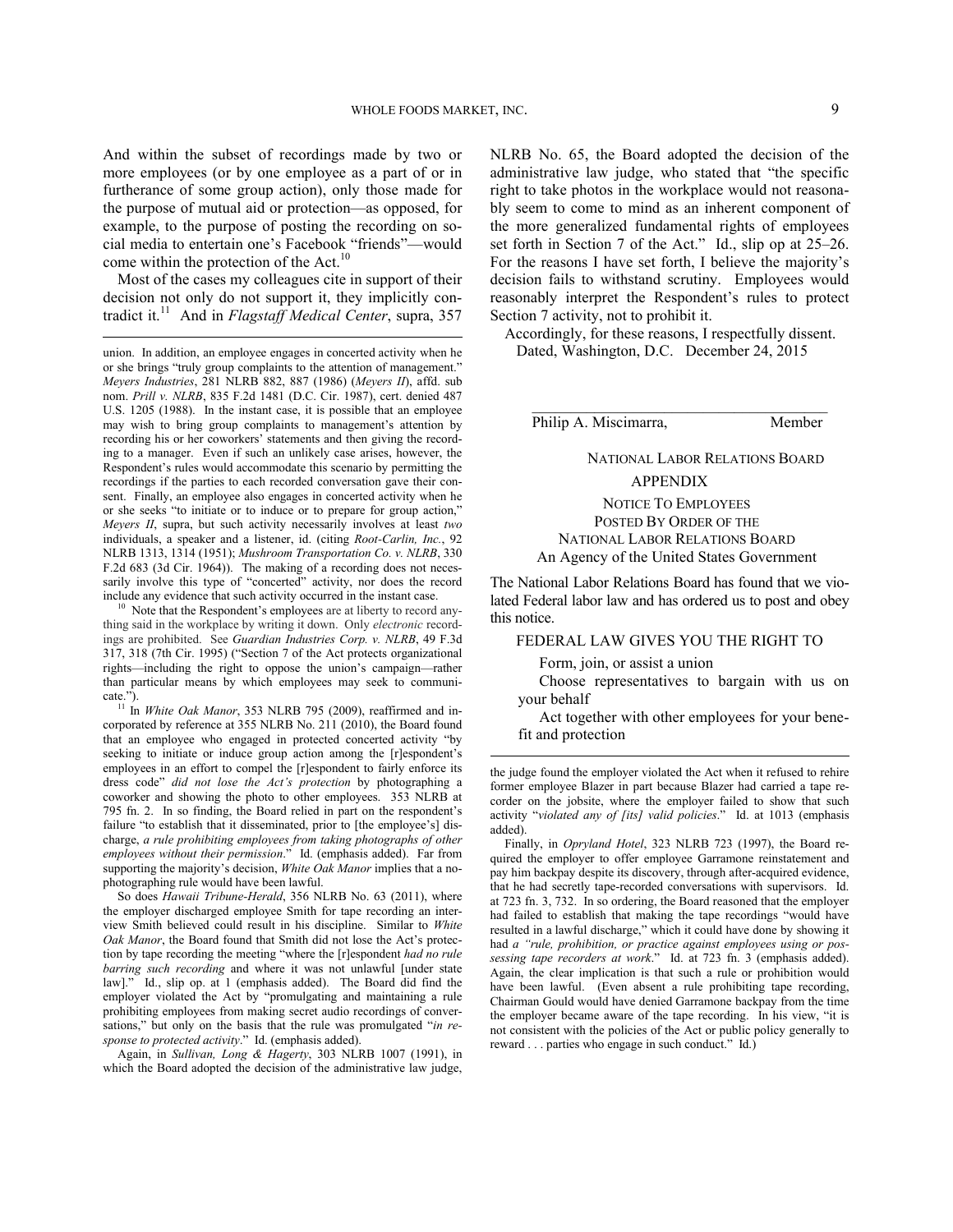Choose not to engage in any of these protected activities.

WE WILL NOT maintain rules in our General Information Guide that prohibit the recording of conversations, phone calls, images, or company meetings with any recording device without prior management approval.

WE WILL NOT in any like or related manner interfere with, restrain, or coerce you in the exercise of the rights listed above.

WE WILL revise or rescind the recording rules on pages 25 and 57 and the references to recording as a "major infraction" on page 53 of the General Information Guide and WE WILL advise employees in writing that we have done so and that the unlawful rules will no longer be enforced.

WE WILL furnish you with inserts for the current General Information Guide that (1) advise that the unlawful recording rules have been rescinded, or (2) provide the language of a lawful policy; or WE WILL publish and distribute to all current employees a revised General Information Guide that (1) does not contain the unlawful rules, or (2) provides the language of a lawful policy.

## WHOLE FOODS MARKET, INC.

The Board's decision can be found at [www.nlrb.gov/case/01–CA–096965](http://www.nlrb.gov/case/01�.?CA�.?096965) or by using the QR code below. Alternatively, you can obtain a copy of the decision from the Executive Secretary, National Labor Relations Board, 1015 Half Street, S.E., Washington, D.C. 20570, or by calling (202) 273-1940.



<span id="page-9-0"></span>*Rick Concepcion, Esq.,* for the Acting General Counsel. *Kathleen M. McKenna, Esq. (Proskauer Rose LLP),* of New York, New York, for the Respondent.

### DECISION

#### STATEMENT OF THE CASE

<span id="page-9-2"></span><span id="page-9-1"></span>STEVEN DAVIS, Administrative Law Judge. Based upon a charge filed by United Food and Commercial Workers, Local 919 (UFCW), and based on charges and amended charges filed by the Workers Organizing Committee of Chicago (WOCC), a complaint was issued against Whole Foods Market, Inc. (Re-spondent or Employer)<sup>[1](#page-9-0)</sup> on July [2](#page-9-1)5, 2013.<sup>2</sup>

The complaint alleges that the Respondent violated Section  $8(a)(1)$  of the Act by maintaining a rule prohibiting the recording of conversations with a recording device.

The Respondent's answer denied the material allegations of the complaint, and on August 13, a hearing was held before me in Hartford, Connecticut. On the entire record, including my observation of the demeanor of the sole witness, Marc Ehrnstein, and after considering the briefs filed by counsel for the Acting General Counsel, Respondent, and WOCC, I make the following $3$ 

### FINDINGS OF FACT

#### I. JURISDICTION AND LABOR ORGANIZATION STATUS

The Respondent, a corporation having its offices and places of business in Cheshire, Connecticut, and in Chicago, Illinois, has been engaged in the retail sale and distribution of food. During the past year, the Respondent derived gross revenues in excess of \$500,000, and also sold and shipped from its facilities goods valued in excess of \$50,000 directly to points located outside the States of Connecticut and Illinois. The Respondent admits and I find that it is an employer engaged in commerce within the meaning of Section 2(2), (6), and (7) of the Act. The Respondent also admits, and I find that the UFCW and the WOCC are labor organizations within the meaning of Section 2(5) of the Act.

### II. ALLEGED UNFAIR LABOR PRACTICES

### The Facts

### 1. The Employer's organizational hierarchy

Operationally, the Employer is divided into 12 regions in the United States, the United Kingdom, and Canada, within which it operates 351 stores and employs 76,000 workers. The officers at the highest level of the Respondent include two chief executive officers, executive vice presidents, and 13 global vice presidents for various functional areas. Regional managers are responsible for the various food departments.

Each of the 12 regions are autonomous in certain respects. Each region is run by a regional president, regional vice president, regional managers for each department, and leadership personnel. At the store level, management includes the store team leader and the associate team leader, both of whom are responsible for the operation of the store, department team leaders who are responsible for their department, and the employees, who are called team members.

Mark Ehrnstein, the global vice president for team member services (human resources), stated that the Respondent is essen-

 $\overline{a}$ 

<sup>&</sup>lt;sup>1</sup> The R. Br. states that its correct name is Whole Foods Market Group, Inc.

 $2$  All dates hereafter are in 2013. A charge was filed by UFCW in Case 01–CA–096965 on January 23. Charges were filed by WOCC in Cases 13–CA–103533 and 13–CA–103615 on April 23, and were amended on June 21.

Hereafter, the counsel for the Acting General Counsel shall be referred to as the General Counsel.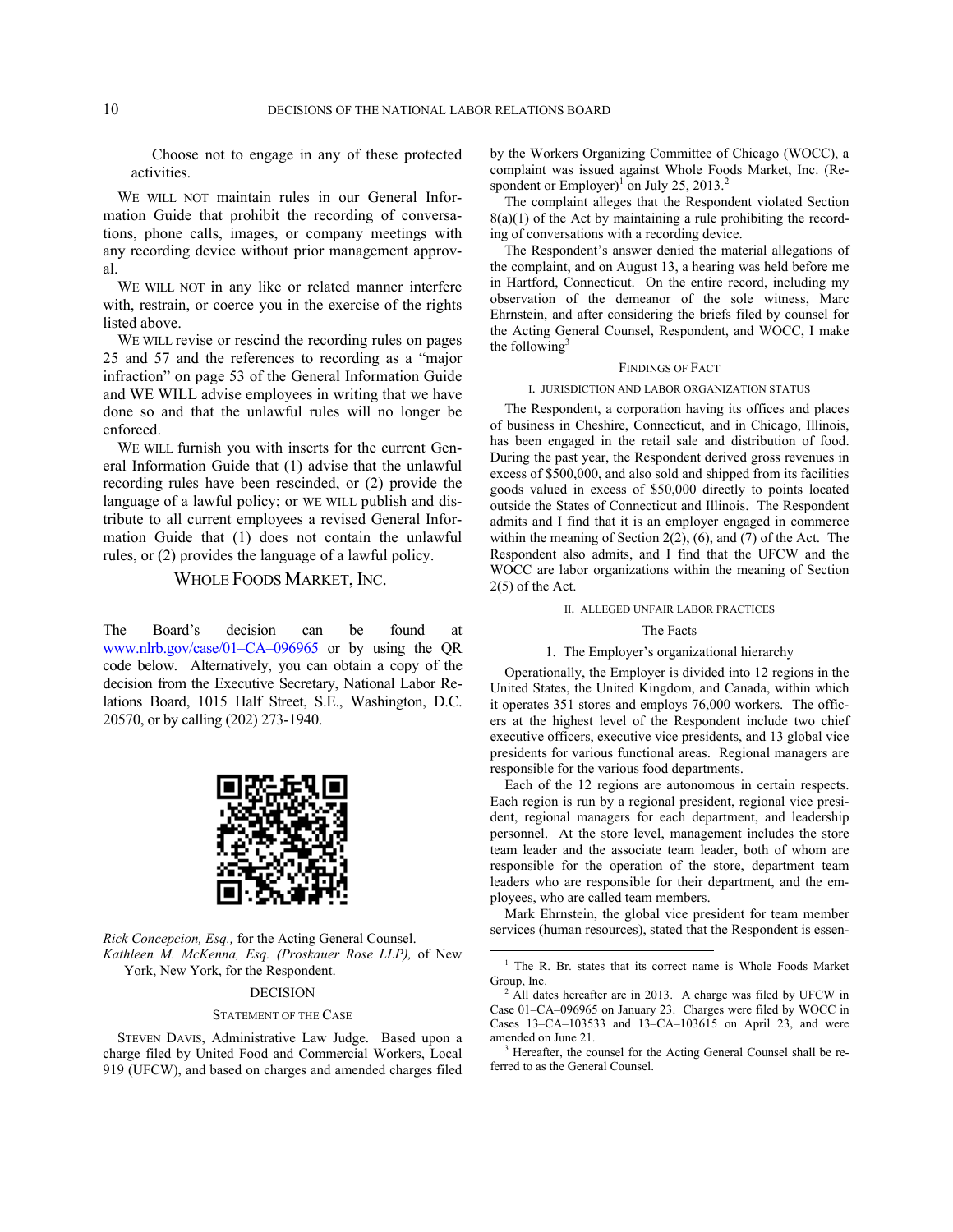tially decentralized, with each region's management personnel being responsible for that region's stores.

## 2. The rule

The rule at issue is set forth in the Respondent's general information guide (GIG), a comprehensive handbook which contains the Employer's mission, and information concerning employment and human resources policy.[4](#page-10-0) The GIG is disseminated to all of the Respondent's employees who are required to follow the rules contained therein, including the rule at issue, which applies to all of the Employer's employees in every region of the United States.

The complaint alleges that the Respondent's rule prohibiting the recording of conversations by employees violates Section 8(a)(1) of the Act. The rule, set forth on page 57 of the GIG, states as follows:

Team Member Recordings

It is a violation of Whole Foods Market policy to record conversations with a tape recorder or other recording device (including a cell phone or any electronic device) unless prior approval is received from your store or facility leadership. The purpose of this policy is to eliminate a chilling effect to the expression of views that may exist when one person is concerned that his or her conversation with another is being secretly recorded. This concern can inhibit spontaneous and honest dialogue especially when sensitive or confidential matters are being discussed.

Violation of this policy will result in corrective action up to and including discharge.

3. The scope and application of the rule

Ehrnstein defined the parameters of the rule. The rule itself is silent as to these matters. Ehrnstein stated that the rule applies when an employee is on worktime, defined as when he is being paid for work. It applies to all areas of the store including the parking lot and the area in front of the store.

The rule does not apply when the employee is not at work, or is on nonworktime such as his breaktime. It should be noted that certain rules set forth in the GIG specifically permit employees to engage in certain activities while on their breaktime. For example, employees may make personal phone calls and also sleep on their breaktime but may not engage in either activity while on worktime. The rule at issue is silent concerning the employee's ability to record conversations on breaktime, but they are permitted to do so, according to Ehrnstein.

The rule applies equally to all levels of management and to all employees, prohibiting the recording by an employee of any conversation with another employee or with management personnel. The rule also prohibits the recording of any conversation by management with other management personnel or employees.

Ehrnstein testified that regardless of the activity that the employee is engaged in, whether protected concerted activity or

1

not, if the employee is on worktime he is precluded from recording a conversation without prior management approval. He stated further that an employee's recording of picketing in front of the store would be a violation of the rule.

The rule applies to all devices which may record conversations including a tape recorder, cell phone, any electronic device, and tablet. The purpose of the rule is to prevent the recording of a voice.

### 4. The reasons for the rule

Ehrnstein, who drafted the GIG, met with the executive director of team member services and trained him regarding the meaning of the GIG and its application. The executive director and his team then explained it to the employees in their region.

The rule, which prohibits the recording of conversations with a recording device, is currently in effect and has been in effect since at least 2001. As set forth in the rule, "the purpose of this policy is to eliminate a chilling effect to the expression of views that may exist when one person is concerned that his or her conversation with another is being secretly recorded. This concern can inhibit spontaneous and honest dialogue especially when sensitive or confidential matters are being discussed."

Ehrnstein testified that an essential part of the Respondent's "core values" and "culture" is that employees have a voice and are free to "speak up and speak out" on many issues, work related or not. The Employer has an open-door policy which encourages employee input into their work lives, and the workers "feel very comfortable" in voicing their opinions.

That policy is set forth in the GIG, immediately before the rule at issue, where it is stated:

In order to encourage open communication, free exchange of ideas, spontaneous and honest dialogue and an atmosphere of trust, Whole Foods Market has adopted the following policy concerning the audio and/or video recording of company meetings.

Please note that while many Whole Foods Market locations may have security or surveillance cameras operating in areas where company meetings or conversations are taking place, their purposes are to protect our customers and Team Members and to discourage theft and robbery.

Meetings are held with the workers at which they have an opportunity to express their views and opinions on various topics.

For example, a "town hall" meeting is held at least once per year in which regional management leadership including the regional president and vice president visit each store and meet with store employees without store management being present. At such meetings, an "open forum" is held where work issues are discussed. At those meetings, regional leadership "gets the pulse of the store" and learns what is going on in the store, including issues the employees may have with the store management and its leadership. Ehrnstein stated that at certain town hall meetings he attended, employees spoke critically of store management. For example, employees complained that team leaders or managers did not follow the Employer's policies, a deli manager used products that did not meet the Employer's strict quality standards, and managers were not submit-

<span id="page-10-0"></span><sup>4</sup> The allegedly offensive rule set forth in complaint par. 8(i) and on p. 25 of the GIG differs from the rule stipulated to be the rule at issue here and which was litigated and briefed. That rule, set forth on p. 57 of the GIG, is set forth herein. It is that rule upon which this decision is based.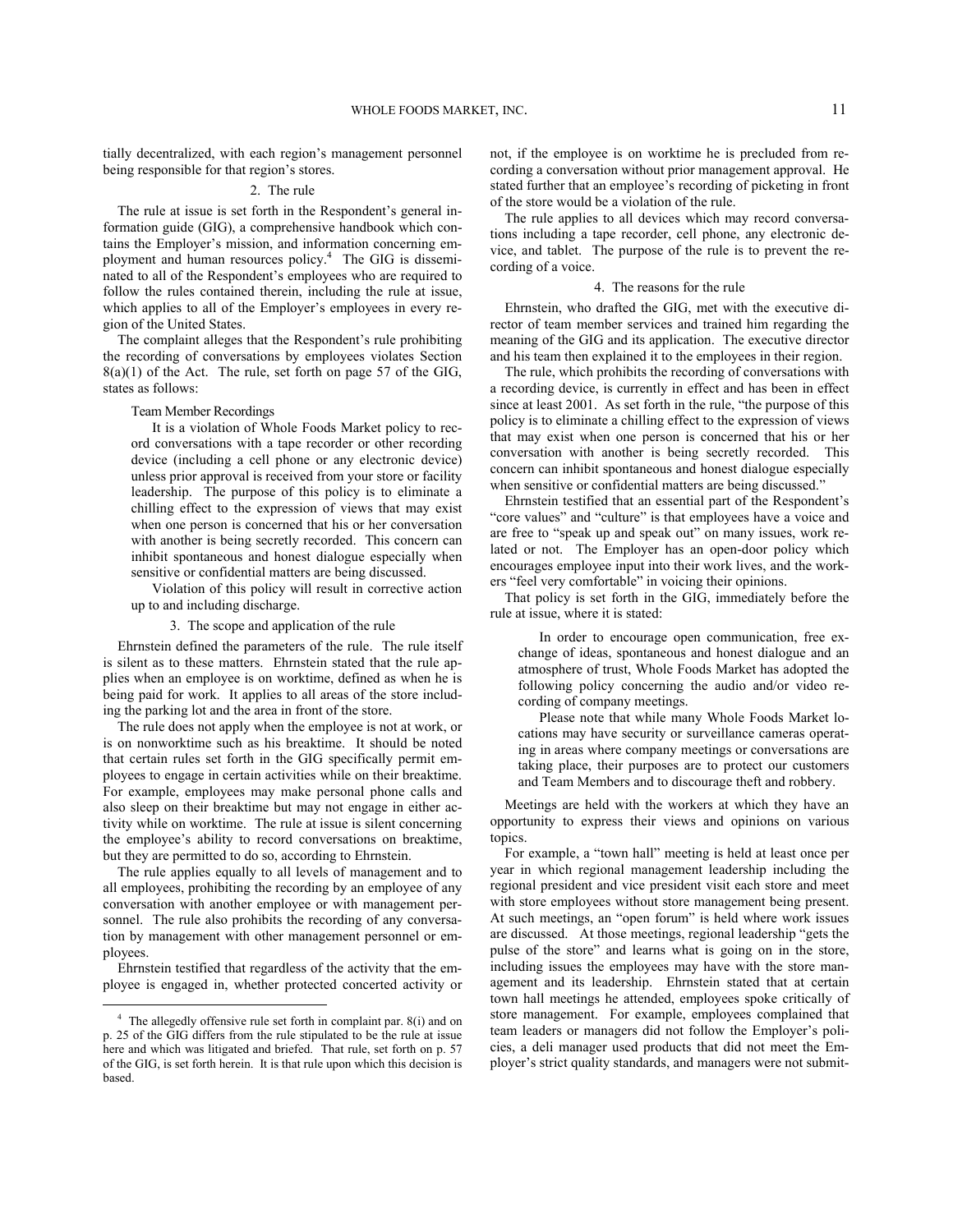ting job reviews on time.

Ehrnstein explained that such a meeting promotes an "out front open dialogue" with the workers, and the absence of store management encourages a free exchange with the employees. He stated that store management's presence at such meetings could "chill" the conversation.

Ehrnstein stated that the recording of such a meeting would "absolutely chill the dynamic" of the meeting. He believed that workers would be reluctant to voice their opinions about store management, would feel "inhibited" in doing so if they knew that their comments were being recorded, and would fear that store management would hear their remarks. Store management is advised of the general nature of the comments of the workers "in the aggregate," but the identities of the employees who spoke are not given.

Another type of meeting is the "store meeting" at which the store's employees and store leadership convene periodically. At such meetings, employees speak about various issues, and "keep [the Employer] on track," ensuring that the Respondent does "what we say we're going to do." Matters discussed include real estate strategies, price competitiveness, competition with new stores including pricing and produce strategy, and sales and comparable sales information.

"Team meetings" are also held in which the employees of the various departments, such as meat and grocery, discuss areas of mutual interest with team leadership. After a new worker had been employed for 30 to 90 days, that person's team votes, at a team meeting, whether he should be included in the team. At the meeting, during which the nominee is absent, the team members frankly discuss that person's qualifications to join the team.

Ehrnstein stated that such a meeting is designed to "promote team harmony" in that the success of the team is the primary factor. That success is measured, in part, on the ability of the team to be more productive than the amount budgeted for their work, for which it receives additional income. Accordingly, the team is involved in the evaluation of the nominee for the purpose of ensuring that the candidate is someone who will work efficiently and productively, and contribute to its success. If the nominee is declined membership, he could be moved to another team. Ehrnstein testified that it is important that criticisms voiced at the meeting not be identified as coming from a particular employee since team harmony would be disrupted. Rather, comments made at the meeting are conveyed to the nominee "in the aggregate" without identifying the commentator.

The Respondent's Team Member Emergency Fund enables employees to contribute to a fund which supports a fellow employee who has a financial need, suffered a death in the family, or has an illness or personal crisis. An employee's request for financial assistance is considered by a team member awareness group which reviews the request, discusses the matter, and decides whether to award the funds requested. Ehrnstein stated that the matters discussed at the awareness group meeting involve personal details of the employee making the request.

Ehrnstein stated that as to each of these meetings, feedback and "open dialogue is critical to the process."

### Analysis and Discussion

The complaint alleges that the Respondent's rule prohibiting the recording of conversations with a recording device violates Section 8(a)(1) of the Act.

In determining whether a rule or policy violates the Act, it is necessary to balance the employer's right to implement rules of conduct in order to maintain discipline with the right of employees to engage in Section 7 activity. *Relco Locomotives*, 358 NLRB No. 32, slip op. at 15 (2012).

The Board's standard in evaluating work rules is set forth in *Lutheran Heritage Village-Livonia*, 343 NLRB 646, 646 (2004):

The Board has held that an employer violates section  $8(a)(1)$  when it maintains a work rule that reasonably tends to chill employees in the exercise of their Section 7 rights. *Lafayette Park Hotel*, 326 NLRB 824, 825 (1998). In determining whether a challenged rule is unlawful the Board must, however, give the rule a reasonable reading. It must refrain from reading particular phrases in isolation and it must not presume improper interference with employee rights. Consistent with the foregoing, our inquiry into whether the maintenance of a challenged rule is unlawful begins with the issue of whether the rule explicitly restricts activities protected by Section 7. If it does, we will find the rule unlawful.

If the rule does not explicitly restrict activity protected by Section 7, the violation is dependent upon a showing of one of the following: (1) employees would reasonably construe the language to prohibit Section 7 activity; (2) the rule was promulgated in response to union activity; or (3) the rule has been applied to restrict the exercise of Section 7 rights.

A threshold question, therefore, is whether the rule explicitly restricts activities protected by Section 7. The General Counsel argues that the rule is facially overbroad. I do not agree. Making recordings in the workplace is not a protected right, but is subject to an employer's unquestioned right to make lawful rules regulating employee conduct in its workplace.

I have found no cases, and none have been cited, in which the Board has found that making recordings of conversations in the workplace is a protected right. In two cases in which recordings were made, the Board carefully limited its holdings concerning employees who made recordings, stating that the employers involved had no rule prohibiting the making of such recordings. *Hawaii Tribune-Herald*, 356 NLRB No. 63, slip op. at 1 (2011); *Opryland Hotel,* 323 NLRB 723, 723 fn. 3 (1997).

Even if recording a conversation is a protected right, the Respondent is entitled to make a valid rule, such as the one in question here, to regulate its workplace, and in doing so, prohibit such activity. *Komatsu America Corp.*, 342 NLRB 649, 650 (2004); *Akal Security, Inc.*, 354 NLRB 122, 124 (2009).

The rule does not prohibit employees from engaging in protected, concerted activities, or speaking about them. It does not expressly mention any Section 7 activity. The only activity the rule forbids is recording conversations or activities with a recording device. Thus, an employee is free to speak to other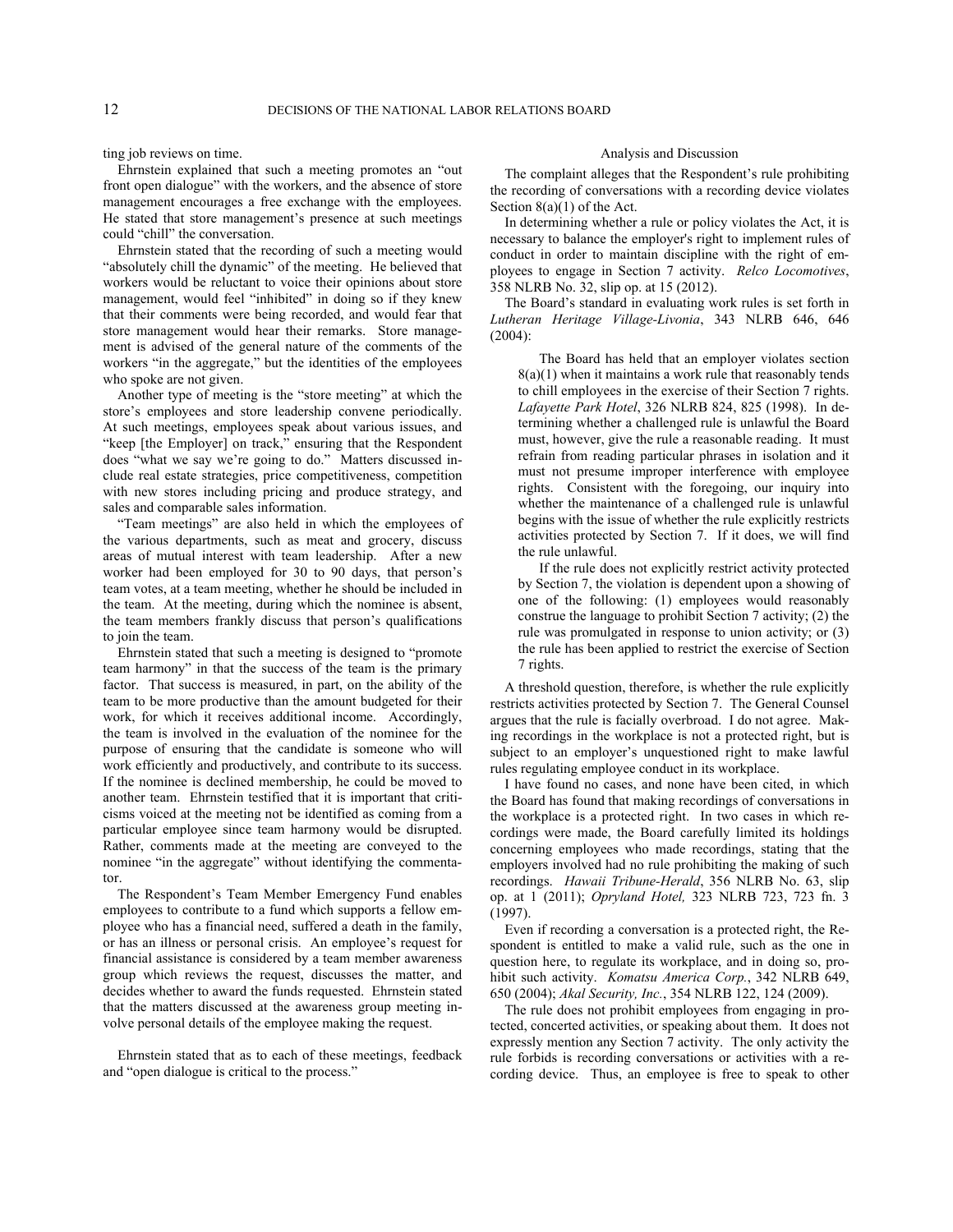employees and engage in protected, concerted activities in those conversations. "The rule . . . in no way precludes employees from conferring . . . with respect to matters directly pertaining to the employees' terms and conditions of employment." *Lafayette Park Hotel*, 326 NLRB at 826.

There has been no showing that the rule was promulgated in response to union activity or that it has been applied to restrict the exercise of Section 7 rights. "In addition, the Respondent has not by other actions led employees to believe that the rule prohibits Section 7 activity. Thus there is no evidence that the Respondent has enforced the rule against employees for engaging in such activity, that the Respondent promulgated the rule in response to union or protected activity, or even that the Respondent exhibited antiunion animus. See *Lafayette Park*, 326 NLRB 826, relying in part on the absence of such evidence to find that a rule of conduct did not violate Section  $8(a)(1)$ ." *Tradesmen International*, 338 NLRB 460, 461 (2002). Accordingly, the only basis on which to find the rule unlawful is if employees would reasonably construe its language to prohibit Section 7 activity.

The General Counsel alleges that the rule could reasonably be interpreted by employees to prevent them from recording statements or conversations that involve activities permitted by Section 7 of the Act. He further argues that the rule is invalid because it prohibits recording of instances where employees are actually engaged in protected, concerted activities such as picketing outside the store. The General Counsel and WWOC also argue that the rule would "reasonably be interpreted by employees as precluding them from using social media to communicate and share information regarding working conditions through pictures and videos obtained at the workplace, such as employees working without proper safety equipment or in hazardous conditions."

I do not agree. "Section 7 of the Act protects organizational rights . . . rather than particular means by which employees may seek to communicate." *Guardian Industries Corp. v. NLRB* , 49 F.3d 317, 318 (7th Cir. 1995), cited in *Register Guard,* 351 NLRB 1110, 1115 (2007).

The General Counsel argues that the rule broadly prohibits recordings in the workplace, but does not state, as Ehrnstein testified, that employees are permitted to make recordings during nonworktime. According to the General Counsel, employees may thus presume that they are not permitted to make recordings during nonworktime. I disagree. This is not a case involving solicitation of employees which may lawfully take place during the employee's nonworktime. This case involves the validity of the Respondent's rule, the question being whether employees would reasonably construe the rule to prohibit Section 7 activity.

The General Counsel asserts that the rule prevents the employee from recording conversations related to protected activities including allegedly unlawful statements made by supervisor, and "recording evidence to be presented in administrative or judicial forums in employment related matters." I agree, but the employee may present his contemporaneous, verbatim, written record of his conversation with the other party, and his own testimony concerning employment-related matters. Only electronic recordings of conversations is prohibited.

The General Counsel also argues that the rule is contradicted by the Respondent's maintenance of surveillance cameras in the same areas as its meetings. I do not believe that the presence of such cameras renders the rule unlawful. The GIG carefully advises employees that the presence of such cameras is for the purpose of protecting customers and employees and to discourage theft and robbery and therefore reassures them of its legitimate business practice in maintaining those cameras.

The plain language of the rule leads to the conclusion that it "cannot reasonably be read as encompassing Section 7 activity and that employees would not reasonably fear that the Respondent would use this rule to punish them for engaging in protected activity." *Flamingo Hilton-Laughlin*, 330 NLRB 287, 289 (1999). There is no basis for a finding that a reasonable employee would interpret this rule as prohibiting Section 7 activity. As the Board stated in *Lutheran Heritage*, above, "we will not conclude that a reasonable employee would read the rule to apply to [Section 7 activity], simply because the rule could be interpreted that way." (Emphasis in original.)

The rule itself clearly explains its purpose*—*"to eliminate a chilling effect to the expression of views that may exist when one person is concerned that his or her conversation with another is being secretly recorded, and that recordation may inhibit spontaneous and honest dialogue especially when sensitive or confidential matters are being discussed." That explanation is a clear, logical, and legitimate description of the reason for the rule.

The prohibition of recording conversations is embedded in a context, above, that clearly states the rule's lawful purpose. *Target Corp.*, 359 NLRB No. 103, slip op. at 3 fn. 8 (2013). Thus, based on that embedded explanation, a reasonable employee would infer that the Respondent's purpose in maintaining the rule is, as set forth in the GIG, "to encourage open communication, free exchange of ideas, spontaneous and honest dialogue and an atmosphere of trust."

Similar to the rules at issue in *Lafayette Park* and its progeny, the Respondent's rule addresses legitimate business concerns. The rule is reasonably addressed to protecting the Respondent's legitimate business interests. As expressly made clear within the rule and the paragraph immediately preceding it, the purpose of the rule is to promote the open discussion of matters of store business, and to encourage employees to present their honest and frank opinions concerning company matters.

Thus, Ehrnstein credibly presented valid reasons for the rule and cited examples of company meetings where candor and forthrightness in employee opinions was essential. Thus, at the town meetings, regional management leadership has an important interest in hearing from employees any difficulty they had with store management. Employee comments would certainly be inhibited if employees believed that their remarks were recorded and possibly replayed for store management. It is clear that the use of recording devices would impede free and open discussion among the members of the Employer's work force. Similar evidence was received concerning the importance of frankness and honesty at store meetings where confidential sales information was being discussed and where candidates for inclusion in teams was voted upon. In addition,